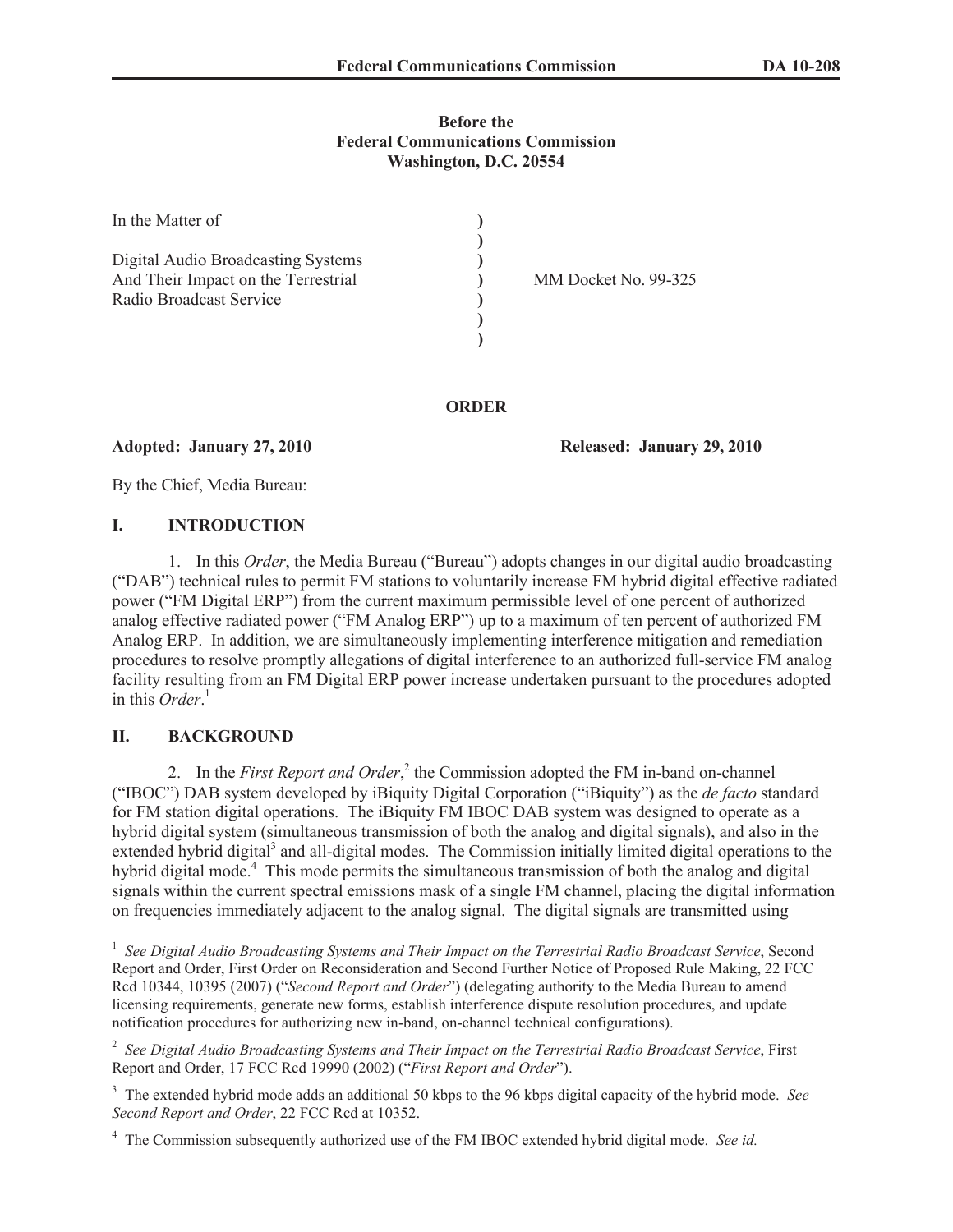orthogonal frequency division multiplexing. An original goal of the developers of the hybrid FM IBOC DAB system was replication of FM analog coverage without adversely affecting either the host analog signal or adjacent channel analog FM operations.<sup>5</sup> iBiquity and several independent parties conducted extensive field and laboratory tests. Based on the National Radio Systems Committee ("NRSC")<sup>6</sup> evaluation of those test results, iBiquity requested and the NRSC approved an FM Digital ERP of one percent of FM Analog ERP (20 decibels below carrier (-20 dBc)). Subsequently, the Commission adopted this digital power level for the hybrid digital mode of its FM IBOC DAB system in the DAB *First Report and Order*. 7

3. Many FM stations promptly commenced hybrid FM IBOC operations. Despite the rigorous testing, it soon became apparent that hybrid FM IBOC digital coverage often did not replicate analog coverage, especially in mobile and indoor environments. Many FM station licensees attributed these reception problems to the extremely low permissible FM Digital ERP. Encouraged by the lack of interference from hybrid FM IBOC operations, a substantial number of early FM licensee adopters and iBiquity concluded that an increase in FM Digital ERP would likely ameliorate, if not completely resolve, reception deficiencies, while still providing adequate protection to the host station and nearby adjacent channel stations. Thereafter, iBiquity embarked on testing to determine the level of FM Digital ERP that would improve FM digital coverage while not adversely affecting existing analog FM operations.

4. In 2007, at the request of individual station licensees, the Commission issued nine authorizations for testing with FM Digital ERP up to 10 dB higher than currently authorized. These experimental authorizations complied with the Commission's FM emissions mask.<sup>8</sup> The station licensees conducted the testing in concert with iBiquity.<sup>9</sup> The results of the test program convinced the licensees and iBiquity that a 10 dB increase would dramatically improve digital signal coverage without creating a significant risk of harmful interference.

5. Based on the results of the experimental operations with increased FM Digital ERP and other studies, on June 10, 2008, a group consisting of 18 radio group owners that operate over 1,200 commercial and noncommercial educational ("NCE") FM stations and the four largest broadcast transmission equipment manufacturers, identifying themselves as "Joint Parties," requested (the "Joint Parties Request") that the Commission generally increase maximum permissible FM Digital  $ERP<sup>10</sup>$  from one percent of a station's authorized analog ERP (-20 dBc) (1% FM IBOC Power") to a maximum of ten percent of a station's authorized analog ERP (-10 dBc) ("10% FM IBOC Power"). The Joint Parties proposed a more restrictive approach for "super-powered" Class B FM stations.<sup>11</sup> Filed concurrently with

<sup>6</sup> The NRSC is an industry group jointly sponsored by the National Association of Broadcasters and the Consumer Electronics Association.

7 *See First Report and Order*, 17 FCC Rcd at 20004.

8 47 C.F.R. § 73.317.

<sup>9</sup> The stations receiving experimental authorizations for increased FM Digital ERP operation in 2007 were: WBEN-FM, Fac. ID No. 22308, Philadelphia, PA; WMGK(FM), Fac. ID No. 25094, Philadelphia, PA; WCSX(FM), Fac. ID No. 25084, Birmingham, MI; WJRZ-FM, Fac. ID No. 31078, Manahawkin, NJ; WKCI-FM, Fac. ID No. 11930, Hamden, CT; KOST(FM), Fac. ID No. 34424, Los Angeles, CA; KROQ-FM, Fac. ID No. 28622, Pasadena, CA; WDHA-FM, Fac. ID No. 49587, Dover, NJ, and WRAT(FM), Fac. ID No. 59530, Point Pleasant, NJ.

<sup>10</sup> The Joint Parties Request refers to FM digital operating power. Since the Commission specifies FM station power as effective radiated power ("ERP"), all references herein will be to FM Digital ERP.

 $11$  Super-powered FM stations are stations that have effective radiated powers in excess of the maximum permitted for their class, or stations with authorized facilities that produce a reference contour that exceeds the pertinent

(continued....)

<sup>5</sup> *See Petition for Rulemaking*, USA Digital Radio Partners, L.P., RM-9395, filed Oct. 7, 1998, ("USA Digital Petition") at 41.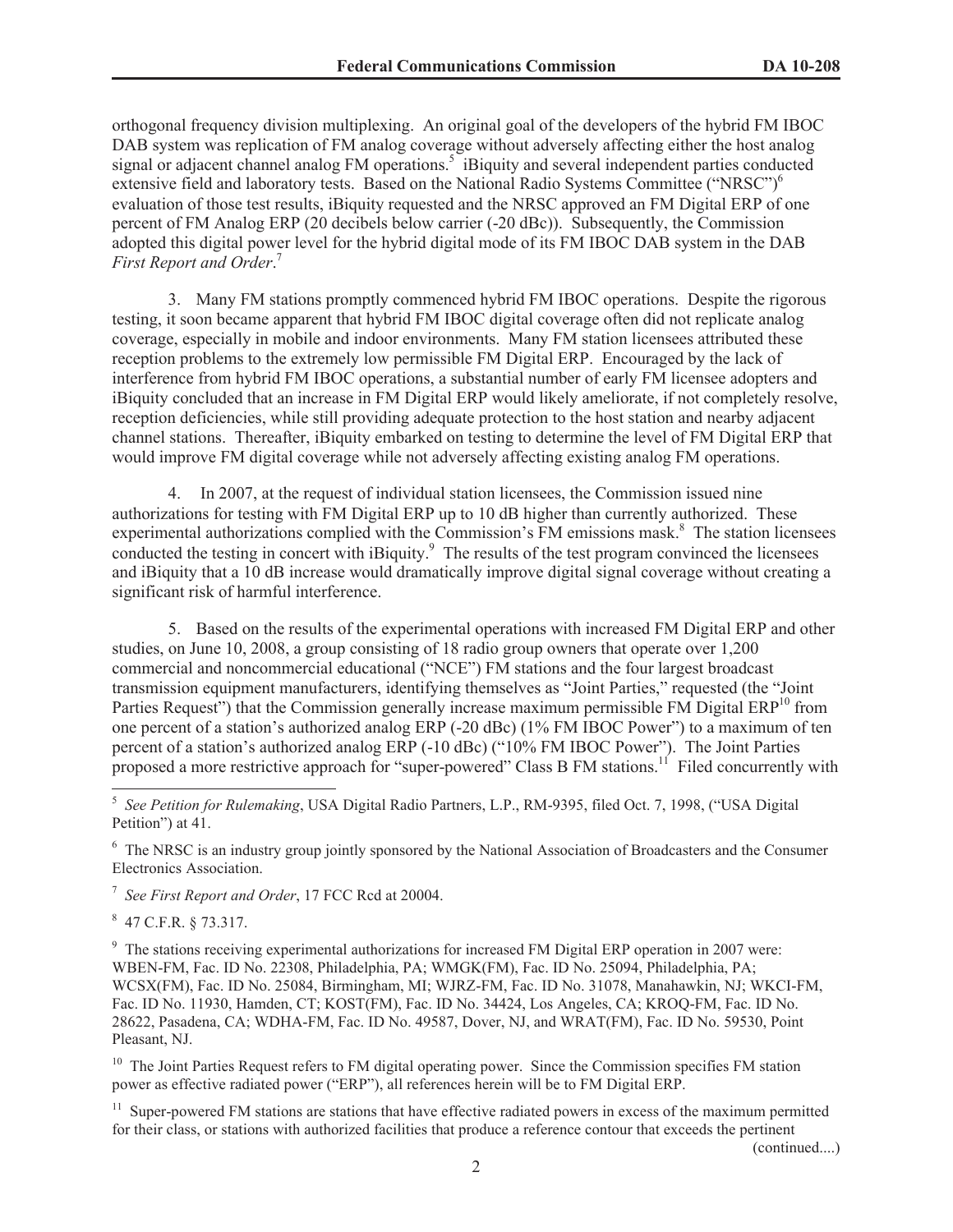and in support of the Joint Parties Request was an iBiquity technical report evaluating its higher digital power field tests. This report examined the impact of a 10 dB increase on digital broadcasting, the compatibility with analog broadcasting, and the potential interference effects.<sup>12</sup> The Joint Parties also requested that the Commission establish a procedure for investigating and resolving reasonably documented allegations of harmful interference resulting from increased FM Digital ERP operation.

6. On July 18, 2008, National Public Radio, Inc. ("NPR") submitted its *Report to the Corporation for Public Broadcasting, Digital Radio Coverage & Interference Analysis (DRCIA) Research Project* (the "DRCIA Project Report"), a research report and findings on digital radio coverage and interference. As stated in the DRCIA Project Report, CPB created the DRCIA Project with three primary goals: 1) to determine the coverage capabilities of legacy analog FM service; 2) to determine the coverage capabilities of IBOC DAB service; and 3) to evaluate the impact of the digital transmissions on reception of analog FM service.<sup>13</sup> The DRCIA Project Report included a "worst case" analysis of the coverage and interference that would result if every currently authorized FM station operated hybrid FM IBOC facilities at 1% FM IBOC Power and at 10% FM IBOC Power. NPR concluded that at 1% FM IBOC Power, the mobile, indoor and portable digital coverage achieved by most FM stations would not replicate analog coverage, but that at 10% FM IBOC Power most FM stations could achieve digital mobile, portable and indoor coverage levels which either met or exceeded comparable analog coverage levels. However, based on the results of its study, NPR opposed an unqualified 10 dB increase because the DRCIA Project Report predicted substantial interference to analog reception of first-adjacent and second-adjacent channel analog FM stations. Based on these findings, NPR recommended that further studies should be undertaken relating to the viability of single frequency networks, FM boosters, asymmetrical sideband power levels and improved radio receivers before any Commission action on an increase in FM Digital ERP.

7. In response to the Joint Parties and NPR filings, on October 23, 2008, the Bureau released a Public Notice<sup>14</sup> seeking comment on the FM Digital ERP increase request and the associated technical studies. The Bureau received comments and reply comments from over 60 parties. Some commenters expressed unqualified support for<sup>15</sup> and others unqualified opposition to<sup>16</sup> the proposed digital power

<sup>15</sup> *See, e.g.,* Comments of William Cordell at 1, John W. Haralson at 2, Seton Hall University at 1, Brian Kirby at 4, Julian H. Booker at 1, Ford Motor Company at 2, BMW of North America at 2, iBiquity at 2, Backyard Broadcasting, LLC et al (Joint Parties) at 1, Consumer Electronics Association at 3, National Association of Broadcasters at 4, and Mt. Wilson FM Broadcasters. Inc. at 1.

<sup>(...</sup>continued from previous page)

maximum class contour distance, as specified in § 73.211. For these stations, the Joint Parties recommend permitting an increase in FM Digital ERP to the greater of either 1) 20 dB below the station's currently authorized analog power (the currently permissible hybrid FM IBOC digital ERP level); or 2) at least 10 dB below the maximum analog power for the station class adjusted for height.

<sup>12</sup> *See HD Radio™ System Test Report, Compatibility and Performance Tests at Elevated FM Digital Power Level*, MM Docket No. 99-325.

<sup>13</sup> *See DRCIA Project Report* at 4.

<sup>&</sup>lt;sup>14</sup> *Comment Sought on Joint Parties Request for FM Digital Power Increase and Associated Studies, Public Notice,* DA 08-2340 (MB *rel*. Oct. 23, 2008) ("*October 2008 Public Notice*").

<sup>16</sup> *See, e.g.,* Comments of Brian Gregory at 1, Chris Kantack at 1, Robert D. Young at 1, Tim Houser at 1, Ann Lynch at 1, James S. Bumpous at 1, Barry D. McLarnon at 7, Brian J. Henry at 1, Bernard Wise at 1, Jeff Johnson at 1, Robert M. Fiocchi at 1, Jonathan E. Hardis at 13, Marshfield Broadcasting Company, Inc. at 3, Leigh Robartes at 1, Edgar C. Reihl, P.E. at 2, Paul Dean Ford, P.E. at 1, Brown Broadcasting Service, Inc. at 3, Stephen Shultis at 1, Association of Public Radio Engineers, Inc. at 3, Prometheus Radio Project *et al* at 1, Talley Broadcasting Corporation at 5, and Rhode Island Public Radio at 1.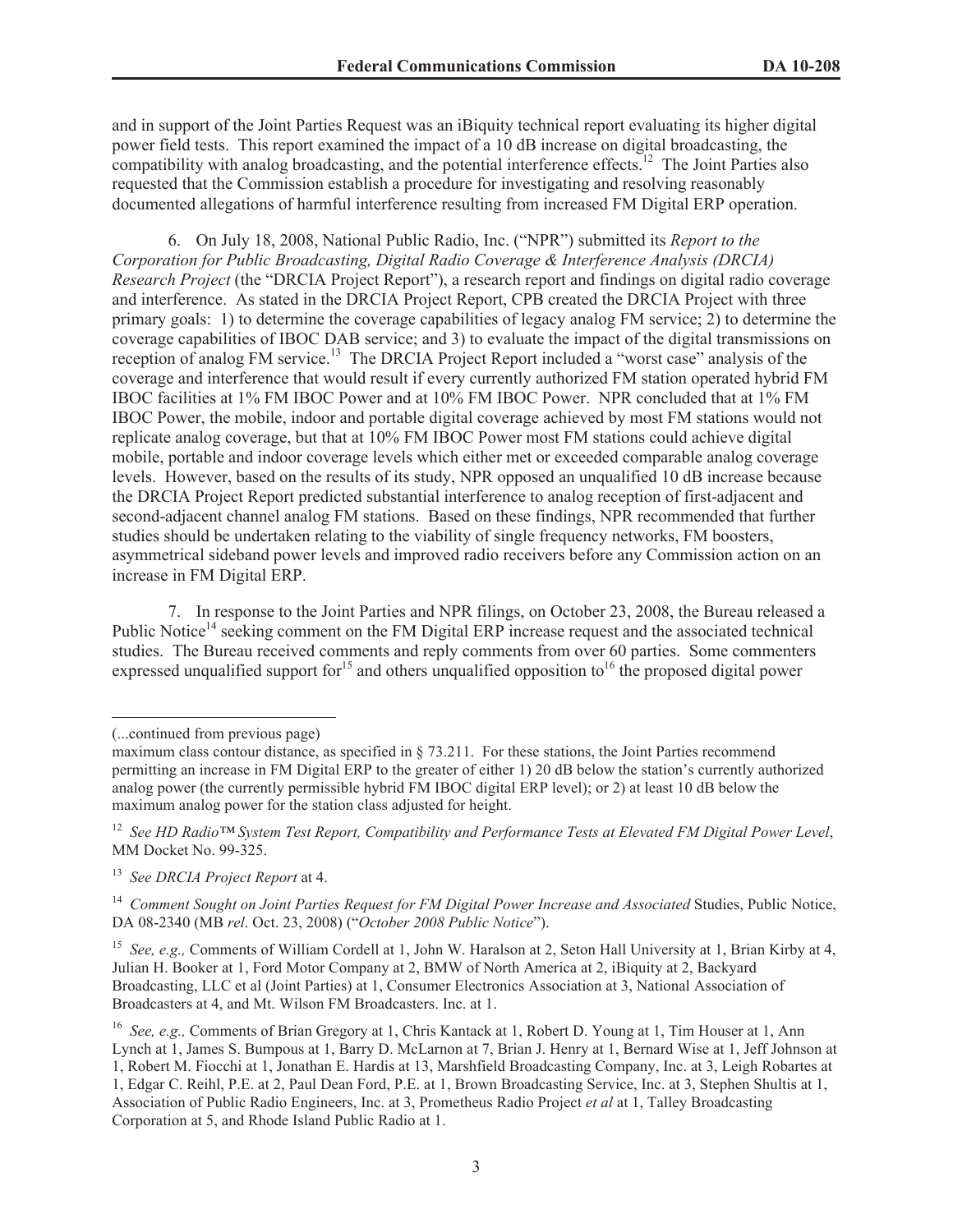increase. Some commenters favored either a limited or incremental approach.<sup>17</sup> Several commenters supported the adoption of a processing policy to permit FM Digital ERP increases only on a case-by-case basis,<sup>18</sup> while others suggested that the Commission use minimum distance separation or contour protection standards.<sup>19</sup> Concerns about the impact of the proposed FM Digital ERP increase on the analog operations of full-service FM stations,<sup>20</sup> as well as on the analog operations of low power FM ("LPFM") and FM translator stations<sup>21</sup> were received. Numerous commenters who discussed interference concerns urged the Commission to adopt FM digital interference mitigation and remediation procedures in connection with any decision to permit an FM Digital ERP increase.<sup>22</sup> Some discussed the potential of asymmetrical sideband power levels to limit interference to closely spaced first-adjacent channel analog stations and single frequency networks and synchronous boosters to improve FM digital coverage in lieu of an increase in FM Digital ERP.<sup>23</sup> A list of parties submitting comments and reply comments in response to the *October 2008 Public Notice* is included as Appendix A.

8. In April 2009, NPR commenced additional testing to develop metrics for assessing the potential for interference from higher-powered FM digital operations. When this testing commenced, NPR estimated that the tests would be completed in late summer 2009, and that the test results would be submitted to the Commission in September 2009.

9. As of May 2009, the *October 2008 Public Notice* had helped generate an extensive record on the requested digital power increase. Also on file were both the Joint Parties Request seeking an expeditious increase in FM Digital ERP and NPR's conflicting request to withhold action pending completion of its additional tests. On May 22, 2009, the Media Bureau released a second Public Notice<sup>24</sup> specifically requesting public comment on the following four issues:

<sup>20</sup> *See, e.g.,* Comments of James S. Bumpous at 2, H. Donald Messer at 3, Simmons Media Group, LLC at 1, Robert M. Fiocchi at 1, Douglas L. Vernier, V-Soft Communications LLC at 3, WOLF Radio, Inc. at 1, Jonathan E. Hardis at 2, Marshfield Broadcasting Company, Inc. at 1, Educational Information Corporation at 2, The Moody Bible Institute of Chicago at 3, Educational Media Foundation at 3, Brown Broadcasting Service, Inc. at 1, Association of Public Radio Engineers, Inc. at 3, Talley Broadcasting Corporation at 5 and National Public Radio at 4.

<sup>21</sup> *See, e.g.,* Comments of James S. Bumpous at 2, H. Donald Messer at 3, Leigh Robartes at 1, Educational Information Corporation at 5, Mullaney Engineering, Inc. at 2 and National Translator Association at 3, Mark D. Humphrey at 5 and Prometheus Radio Project at 4.

<sup>22</sup> *See, e.g.,* Comments of Simmons Media Group, LLC at 2, Paul S. Lotsof at 2, Consumer Electronics Association at 5 and Mt. Wilson FM Broadcasters, Inc. at 7.

<sup>23</sup> *See, e.g.,* Comments of Seton Hall University at 1, Brian Kirby at 2, Jonathan E. Hardis at 8, The Moody Bible Institute of Chicago at 4, Augusta Radio Fellowship Institute, Inc. at 5, Houston Christian Broadcasters, Inc. at 4, Mark D. Humphrey at 6, Association of Public Radio Engineers, Inc. at 4 and Mt. Wilson FM Broadcasters, Inc. at 5.

<sup>24</sup> *Comment Sought on Specific Issues Regarding Joint Parties Request for FM Digital Power Increase and Associated Technical Studies,* Public Notice, 24 FCC Rcd 5818 (MB 2009) ("*May 2009 Public Notice*").

<sup>17</sup> *See, e.g.,* Comments of Seton Hall University at 1, Hampton Roads Educational at 1 and Houston Christian Broadcasters, Inc. at 4.

<sup>18</sup> *See, e.g.,* Comments of Radio Training Network, Inc. at 2, Lehigh Valley Community Broadcasters Association at 1, International Association of Audio Information Services at 2 and Educational Media Foundation at 9.

<sup>19</sup> *See, e.g.,* Comments of Douglas L. Vernier, V-Soft Communications LLC at 5, The Moody Bible Institute of Chicago at 3, Augusta Radio Fellowship Institute, Inc. at 4, Houston Christian Broadcasters, Inc. at 3 and National Public Radio at 14.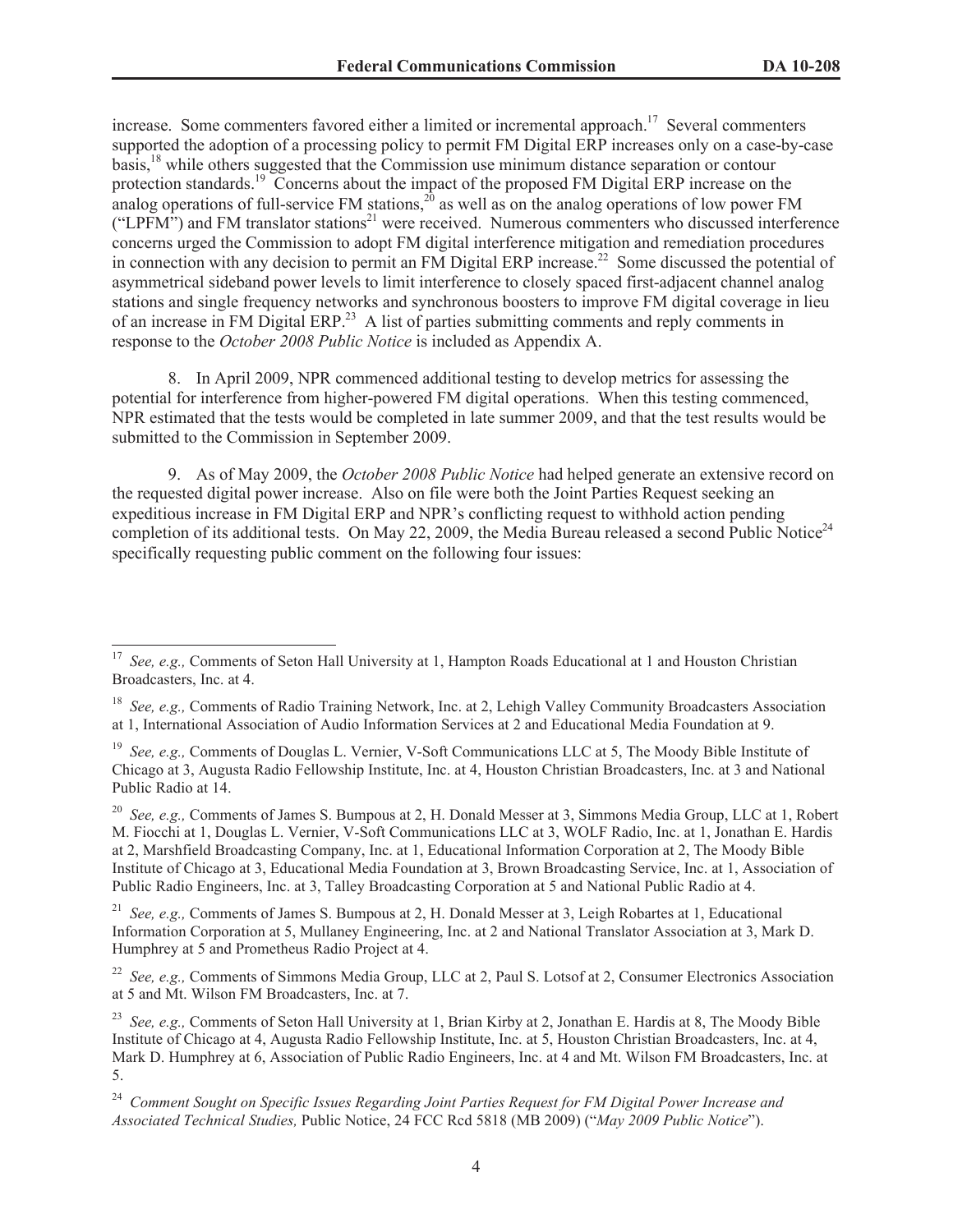A. Whether the Bureau should defer consideration of the Joint Parties' requested power increase until the completion of and comment on the further NPR studies?<sup>25</sup>

B. Whether the record in this proceeding, the real-world experience gained from over 1,500 FM stations operating for several years in the hybrid mode and the record of experimental authorizations at higher digital ERP levels warrant an increase in maximum digital ERP as proposed by the Joint Parties or support a provisional power increase of some lesser extent than that requested by the Joint Parties?

C. If the Commission does adopt a power increase, whether it should also establish standards to ensure the lack of interference to the analog signals of stations operating on first adjacent channels? Should such standards apply to, i.e., require the protection of LPFM stations operating on first adjacent channels?

D. Finally, if the Commission does adopt a power increase, whether it should also establish more explicit procedures to resolve digital-into-analog interference complaints?

10. The Commission received approximately the same number of comments in response to the *May 2009 Public Notice* as it had to the *October 2008 Public Notice*. A list of parties submitting comments and reply comments in response to the May 2009 Public Notice is included as Appendix B.

11. On November 4, 2009, NPR submitted to the Commission the results of its further evaluation of operations at higher digital power levels, a study titled "Report to the FCC on the Advanced IBOC Coverage and Compatibility Study" ("AICCS Project Report"). NPR stated in the AICCS Project Report that "the main test goal of this study is to understand consumers' reactions to analog radio broadcasts in a mobile environment when digital ERP is increased."<sup>26</sup> As part of its test procedures, NPR assembled a Working Group and a Peer Review Group, consisting of NPR and Corporation for Public Broadcasting participants, as well as members representing the Joint Parties, iBiquity, the National Association of Broadcasters ("NAB"), the Consumer Electronics Association ("CEA") and others with an interest in terrestrial FM digital broadcasting. A full listing of the Working Group and Peer Review Group participants is contained in the AICCS Project Report.<sup>27</sup>

12. Based on its AICCS Project findings, NPR concluded that a blanket 6 dB increase in FM Digital ERP (from -20 dBc to -14 dBc) was acceptable for most FM stations, and that using a formula it developed based on its testing,<sup>28</sup> certain FM stations could increase FM Digital ERP up to a maximum of 10 dB (from -20 dBc to -10 dBc).<sup>29</sup> Subsequently, NPR reached an agreement (the "Agreement") with iBiquity modeled on the AICCS Project Report findings. iBiquity and NPR jointly submitted a proposal to the Commission on November 5, 2009, in which they:

<sup>&</sup>lt;sup>25</sup> As discussed *infra*, NPR recently submitted its further test results. Accordingly, this issue is moot.

<sup>&</sup>lt;sup>26</sup> See AICCS Project Report at 3.

<sup>27</sup> *Id* at 7 and 40.

<sup>&</sup>lt;sup>28</sup> See AICCS Project Report at Appendix J.

<sup>29</sup> On January 4, 2010, Media Access Project, on behalf of Prometheus Radio Project, filed an *Ex Parte* N*otice* ("*MAP 2010 Ex Parte*") questioning the AICCS Project test methodology and alleging that the results of the AICCS Project are insufficient to justify a blanket increase in FM Digital ERP. On January 6, 2010, Alan W. Jurison ("Jurison") filed *Ex Parte Comments ("Jurison Comments")* also questioning the AICCS Project test methodology and alleging that the results of the AICCS Project show that the proposed blanket 10 dB increase in FM Digital ERP would not cause objectionable interference to first-adjacent channel analog FM operations in most, if not all, cases.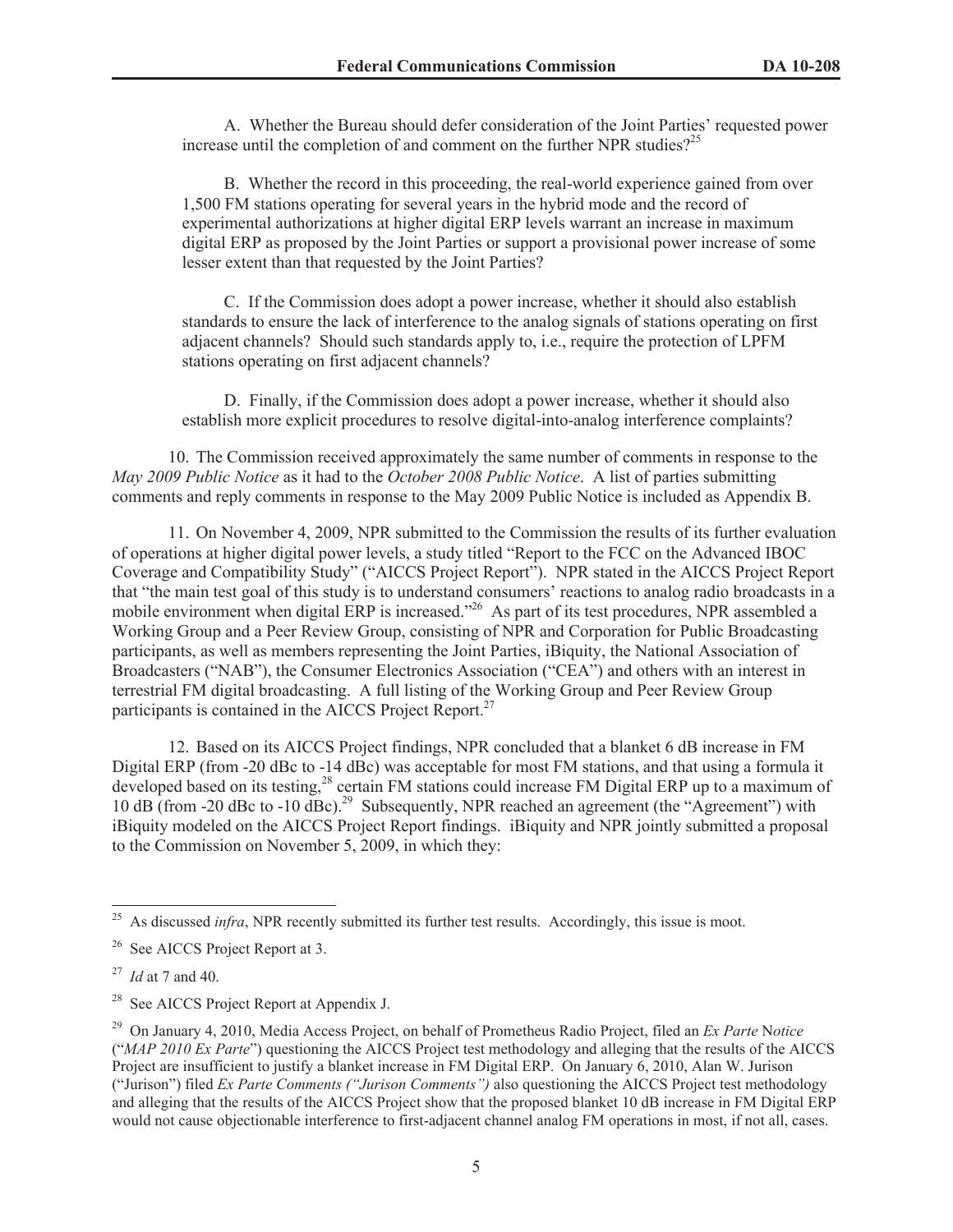i) endorsed a blanket 6 dB increase in FM Digital ERP above the currently maximum permissible level of -20 dBc for all FM stations except grandfathered, super-powered Class B stations, which would be limited to the higher of -20 dB relative to their analog carrier as is currently permitted, or at least 10 dB below the maximum analog power authorized for this class of station as adjusted for height, absent any grandfathered super power;

ii) agreed that additional FM Digital ERP increases in excess of 6 dB are possible depending on conditions that limit harmful interference to analog FM operations, and that allowable FM Digital ERP for such increases should be determined using the following formula with regard to first-adjacent channel stations:

Allowable IBOC power =  $[2.27*(60-HBOC station F(50,10) dB<sub>\mu</sub>)]-33.6$ ];

iii) requested that the Commission adopt specific procedures to remediate harmful interference from any station increasing FM Digital ERP above the current -20 dBc level;

iv) suggested that the Commission reserve the right to revisit the matter of FM Digital ERP in the future if widespread instances of harmful interference results from increased FM Digital ERP operations; and

v) stated iBiquity's and NPR's commitment to undertake additional research on FM IBOC DAB single frequency network system design and to develop software to permit asymmetrical digital sideband power levels. They also agreed to collaborate on low bit rate codecs and conditional access for radio reading services.<sup>30</sup>

### **III. DISCUSSION**

### **A. FM Digital ERP Increase**

13. *Voluntary Increases Up to 6 dB.* Virtually all of the licensees of the nearly 1,500 commercial and NCE FM stations currently operating hybrid FM digital facilities have concluded that the coverage resulting from their operations at maximum permissible FM Digital ERP levels does not replicate analog coverage, and that indoor and portable coverage are particularly and significantly diminished.<sup>31</sup> Both the iBiquity and NPR studies confirm these service limitations. Moreover, the number of notifications of the commencement of hybrid FM digital operations has dropped significantly over the past two vears.<sup>32</sup> Based on these findings, we conclude that it is important to increase FM Digital ERP to improve FM digital coverage and to eliminate regulatory impediments to FM digital radio's ability to meet its full potential and deliver its promised benefits.

14. Since the commencement of 1% FM IBOC Power operations in 2004, the Bureau has not received any well documented complaints of interference to analog FM stations from digital signals. Since May 2006, the Media Bureau issued a total of 15 experimental authorizations to permit operations at up to 10% FM IBOC Power, including authorizations for ten grandfathered short-spaced stations with as many as four first-adjacent channel short spacings.<sup>33</sup> Some of these short spacings are severe. These

(continued....)

See November 5, 2009, iBiquity/NPR letter to the Secretary, MM Docket No. 99-325.

<sup>31</sup> *See* Comments of iBiquity at 2, NAB at 2, Joint Commenters at 2.

<sup>&</sup>lt;sup>32</sup> In 2003-2004, the Bureau received approximately 180 notifications; in 2005, 301 notifications; in 2006, 327 notifications; in 2007, 354 notifications; in 2008, 210 notifications; and in 2009, 128 notifications.

<sup>&</sup>lt;sup>33</sup> The stations receiving experimental authorizations for increased FM Digital ERP were: WBEN-FM, Fac. ID No. 22308, Philadelphia, PA; WMGK(FM), Fac. ID No. 25094, Philadelphia, PA; WCSX(FM), Fac. ID No. 25084,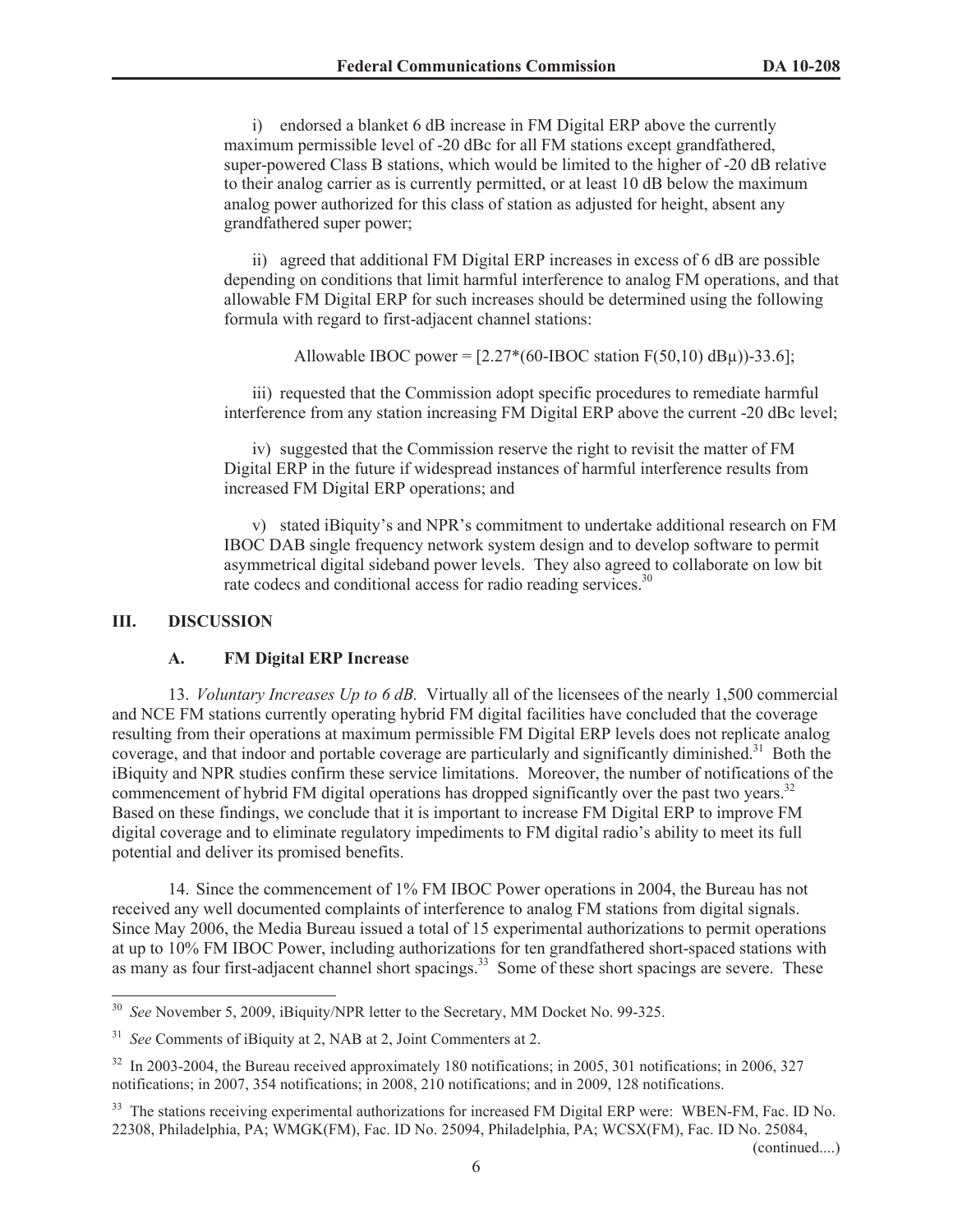stations operated their FM digital facilities with different levels of increased FM Digital ERP throughout the experimental period, with the preponderance of the time spent operating with the maximum permissible FM Digital ERP of -10 dBc. The Bureau did not receive any complaints of interference to analog FM stations from licensees of analog FM stations or the listening public as a result of the experimental operations.<sup>34</sup>

15. In the *MAP 2010 Ex Parte*, Prometheus asserts that the results of the AICCS Project do not support a blanket FM Digital ERP increase, and that "the Commission should only consider the increase after the NPR Labs Study can provide results of interference levels within the protected contours of stations, since, given the magnitude of the results as currently reported, it is likely that the interference inside the protected contours also will be significant."<sup>35</sup> Although opining that the AICCS Project testing is flawed, Jurison asserts that the data submitted in the AICCS Project Report "suggests that all stations should be allowed a blanket -10 dBc."<sup>36</sup> He also states that the structured increase in FM Digital ERP specified in the Agreement is cumbersome; that the AICCS Project interference analysis is flawed; that grandfathered, super-powered Class B stations should not be excluded from any blanket digital power increase; and that digital interference complaints should be resolved using the procedures set forth in the Agreement.<sup>37</sup> We have reviewed the AICCS Project Report, the Agreement submitted by NPR and iBiquity, the *MAP 2010 Ex Parte* and the *Jurison Comments*. Based on our analysis of these documents and data, as well as five years of interference-free FM hybrid digital operations by approximately 1500 stations, we are convinced that an immediate voluntary 6 dB increase in FM Digital ERP is appropriate for all FM stations except super-powered FM stations.<sup>38</sup> The Agreement would restrict the maximum permissible FM Digital ERP for super-powered Class B stations only. The technical concerns which support this restriction, however, are equally applicable to all super-powered stations. Accordingly, we are extending the limitation of FM Digital ERP to all classes of super-powered FM stations.<sup>39</sup> The maximum permissible FM Digital ERP for these stations will be limited initially to the higher of either the currently permitted -20 dBc level or 10 dB below the maximum analog power that would be authorized for the class of the super-powered FM station adjusted for the station's antenna height above average terrain ("HAAT"), predicted in accordance with Section 73.211(b).<sup>40</sup> In order for a licensee to determine if its FM station is, by definition, a super-powered FM station, the Bureau will provide an FM Super-Powered Maximum Digital ERP Calculator (the "Calculator") on the Bureau's Audio Division web

<sup>36</sup> *See Jurison Comments* at 16.

<sup>37</sup> *See Jurison Comments, passim*.

 $^{40}$  47 C.F.R. § 73.211(b).

<sup>(...</sup>continued from previous page)

Birmingham, MI; WJRZ-FM, Fac. ID No. 31078, Manahawkin, NJ; WKCI-FM, Fac. ID No. 11930, Hamden, CT; KOST(FM), Fac. ID No. 34424, Los Angeles, CA; KROQ-FM, Fac. ID No. 28622, Pasadena, CA; WDHA-FM, Fac. ID No. 49587, Dover, NJ; WRAT(FM), Fac. ID No. 59530, Point Pleasant, NJ; WKLB-FM, Fac. ID No. 10542, Waltham, MA; WMGQ(FM), Fac. ID No. 55179, New Brunswick, NJ; KJAQ(FM), Fac. ID No. 1091, Seattle, WA; KCRB-FM, Fac. ID. No. 42970, Bemidji, MN; KUHF(FM), Fac. ID No. 69150, Houston, TX, and KUVO(FM), Fac. ID No. 16687, Denver, CO.

<sup>&</sup>lt;sup>34</sup> We note that Rhode Island Public Radio reported interference from the experimental increased FM Digital ERP facilities of WKLB-FM, Fac. ID No. 10542, Waltham, MA, to analog FM station WRNI-FM, Fac. Id No. 22874, Narragansett Pier, RI, in its Comments filed in MM Docket No. 99-325 on January 12, 2009, but did not file an interference complaint with the Commission.

<sup>35</sup> *See MAP 2010 Ex Parte* at 2.

<sup>&</sup>lt;sup>38</sup> We disagree with the *MAP 2010 Ex Parte* conclusion that further testing is necessary. In particular, we note that the complaint procedures discussed *infra* will provide a reliable mechanism for identifying and promptly resolving instances of interference to analog signals.

 $39$  Less than two percent of the approximately 9,600 licensed FM stations are super-powered.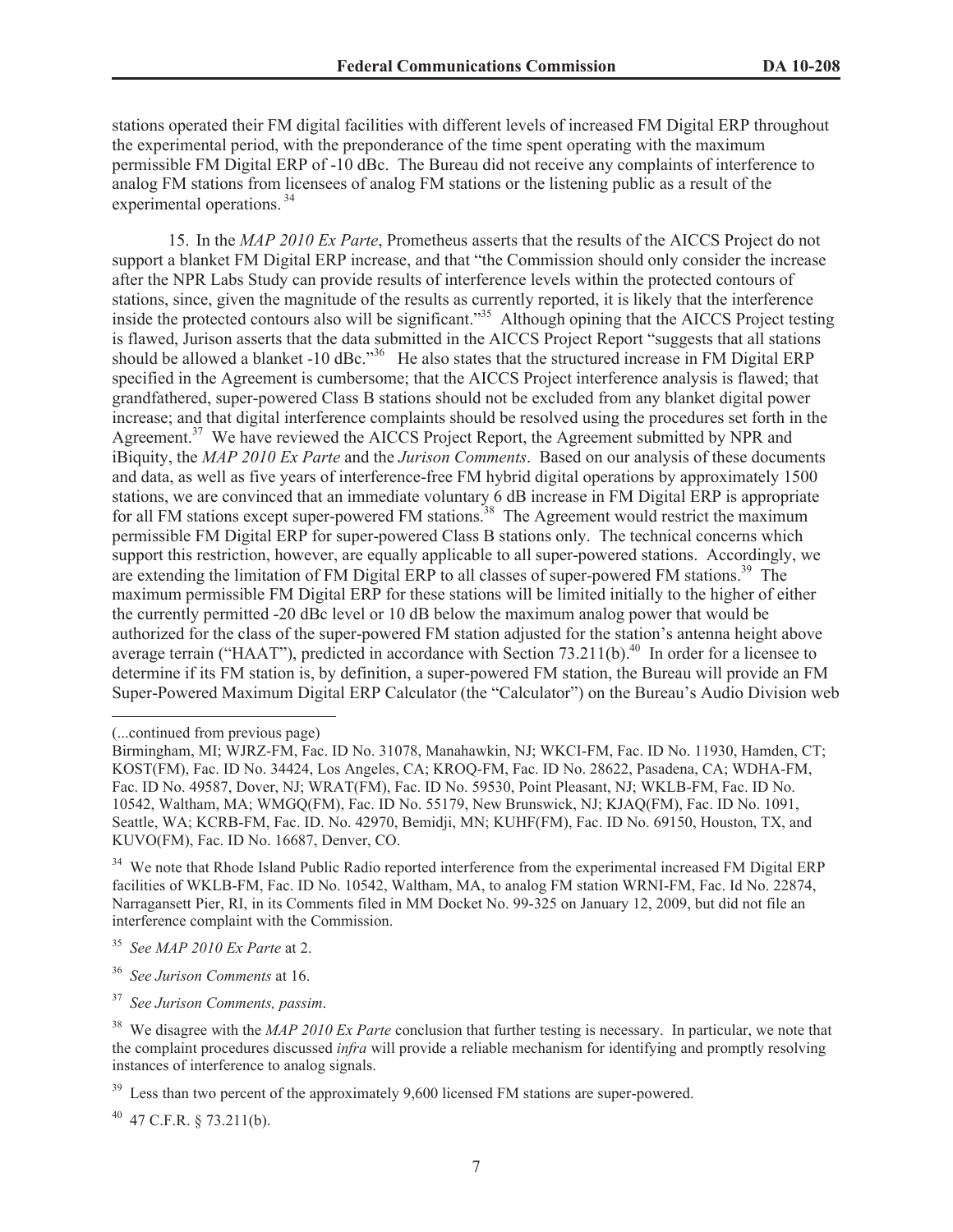page (http://www.fcc.gov/mb/audio/digitalFMpower.html). The Calculator will require the licensee to enter the FM station's call sign and Facility ID Number. Based on the station's authorized facilities, the Calculator will compare the station's reference contour with the appropriate class contour to determine if the station is a super-powered FM station. If it is, the Calculator will then determine maximum permissible FM Digital ERP for the station. The licensee of a super-powered FM station must file an application, in the form of an informal request, for any increase in the station's FM Digital ERP.

16. Consistent with the IBOC notification procedures that the Commission adopted in the *First*  and *Second Reports and Orders*, and with the Bureau's delegated authority to implement new IBOC notification procedures to authorize new IBOC technical configurations,<sup>41</sup> beginning on the effective date of this *Order*, eligible FM stations may commence operation with FM digital operating power up to -14 dBc (that is, up to a 6 dB increase), and must electronically notify the Media Bureau of increased power FM digital operation within 10 days of commencement using the Digital Notification form available in the Media Bureau's Consolidated Database System ("CDBS") Electronic Filing System (https://licensing.fcc.gov/prod/cdbs/forms/prod/cdbs\_ef.htm). Eligible FM stations wishing to commence increased power FM digital operation before the effective date of this *Order* may file a request for Special Temporary Authorization ("STA").<sup>42</sup>

17. *Increases Over 6 dB.* In the Agreement, iBiquity and NPR recommended that the Commission permit, by application, additional FM Digital ERP increases beyond the blanket 6 dB increase, up to a maximum increase of 10 dB. They also proposed a formula to set maximum allowable FM Digital ERP. The formula is based on the highest value of the field strength of the "interfering" FM station's analog signal along the protected 60 dBµ service contour of a potentially affected first-adjacent channel FM station. In Appendix J of the AICCS Project Report, NPR outlines the procedure to follow to determine a station's allowable FM operating power using the formula in the Agreement. NPR notes that this procedure assumes that the FM station is using the same transmitting site and antenna for both the analog and digital operations, and that use of a different digital transmitter site and/or antenna must be considered separately.

18. The Agreement specifies that FM station eligibility for digital ERP increases beyond 6 dB is based upon protection of an analog station's 60 dBµ contour. We recognize that the Commission's Rules specify different protected contours for Class A, C3, C2, C1, C0 and C FM stations (60 dB $\mu$ ) than for Class B1 FM stations (57 dB $\mu$ ) and Class B FM stations (54 dB $\mu$ ) in the non-reserved band. However, for the limited purpose of determining maximum permissible FM Digital ERP greater than -14 dBc, we will base all predictions of maximum permissible FM Digital ERP on calculations at the potentially affected analog FM station's 60 dBµ contour. However, the mitigation and remediation procedures set forth below will apply to all instances of alleged interference within the protected service contours of potentially affected stations.

19. As NPR and iBiquity have proposed, we will require a licensee to submit an application to the Bureau, in the form of an informal request, for any increase in FM Digital ERP beyond 6 dB. The Bureau's experience with higher powered digital experimental authorizations suggests that the formula developed by NPR and endorsed by iBiquity in the Agreement is over-predictive of the potential for interference. Nevertheless, we believe that the protection this methodology provides to first-adjacent channel stations can be used to establish an expeditious "go-no go" mechanism for many FM stations to obtain significant digital power in excess of the 6 dB for which most stations will qualify.

<sup>41</sup> *See Second Report and Order*, 22 FCC Rcd at 10383, 10395.

<sup>42</sup> *See* 47 C.F.R.*.*. § 73.1635.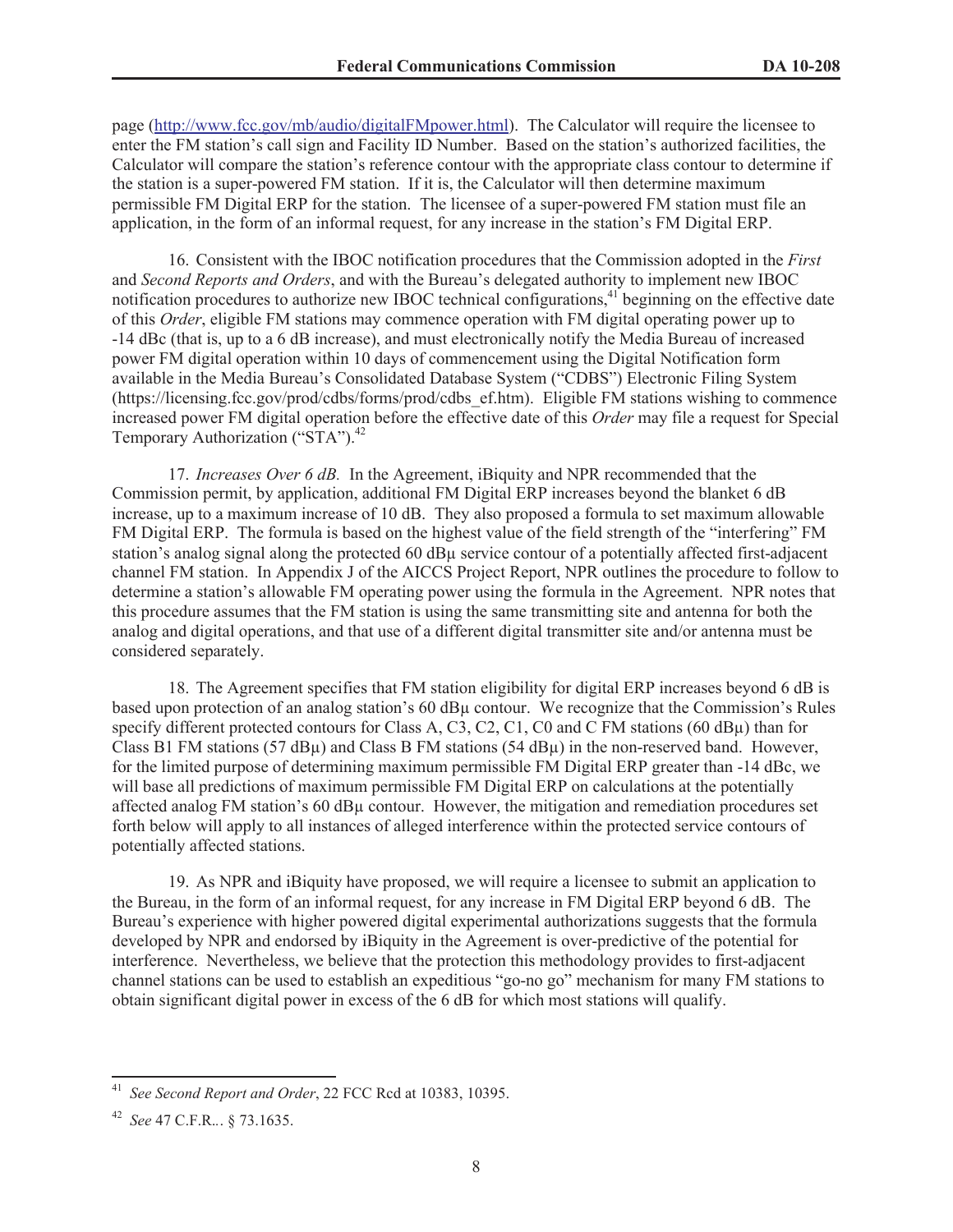20. A licensee desiring FM Digital ERP in excess of -14 dBc is required to calculate the station's analog F(50,10) field strength at all points on the protected 60 dBu F(50,50) contour of a potentially affected first-adjacent channel analog FM station. This calculation must be done using the station's licensed analog facilities<sup>43</sup> and the standard FCC contour prediction methodology.<sup>44</sup> Once the most restrictive analog F(50,10) field strength of the proponent station has been determined, the licensee will use the following table to determine the proponent station's maximum permissible FM Digital ERP:

| Proponent Analog F(50,10) Field Strength at<br>Protected Analog 60 dBu F(50,50) Contour | Maximum Permissible<br>FM Digital ERP |
|-----------------------------------------------------------------------------------------|---------------------------------------|
| $51.2$ dB $\mu$ and above                                                               | $-14$ dBc                             |
| $50.7$ dB $\mu$ - 51.1 dB $\mu$                                                         | $-13$ dBc                             |
| $50.3$ dB $\mu$ - 50.6 dB $\mu$                                                         | $-12$ dBc                             |
| $49.6$ dB $\mu$ - 50.2 dB $\mu$                                                         | $-11$ dBc                             |
| 49.5 $dB\mu$ or less                                                                    | $-10$ dBc                             |

The maximum permissible FM Digital ERP levels shown in this chart were calculated using the procedure in Appendix J of the AICCS Project Study and the formula set forth therein. In situations in which the simplified method above is not applicable due to unusual terrain, environmental or technical considerations, or when it produces anomalous FM Digital ERP results, the Bureau will accept applications for FM Digital ERP in excess of -14 dBc. These applications must include a detailed showing containing a complete explanation of the prediction methodology used as well as data, maps and sample calculations. The Bureau will evaluate these applications on a case-by-case basis.

21. Some commenters advocated that the Commission establish protection rights for LPFM stations from digital FM interference.<sup>45</sup> Both Prometheus Radio Project ("Prometheus") and V-Soft Communications, LLC contend that low ERP LPFM stations are more likely than full-service FM stations to be affected by a first-adjacent channel station operating with increased FM Digital ERP. During a recent meeting with Bureau staff, Prometheus asked that the Commission reject the Joint Parties Request, stating that the recently submitted AICCS Project results do not support a blanket FM Digital ERP increase, and that the testing submitted by both the Joint Parties and NPR failed to assess the impact of the proposed FM Digital ERP increase on LPFM stations.<sup>46</sup> Prometheus reiterated these concerns in the *MAP 2010 Ex Parte* and again requested that LPFM and FM translator stations be granted protection from digital FM interference within their protected contours.<sup>47</sup>

<sup>&</sup>lt;sup>43</sup> Since the Commission's rules permit only a limited differential in the location of separate FM analog and digital transmitting facilities and there will be very little difference in the predicted maximum permissible FM Digital ERP for an eligible FM station if calculated from either of the two locations, we are requiring use of the licensed analog facilities for this calculation.

<sup>44</sup> *See* 47 C.F.R. § 73.313.

<sup>45</sup> *See* Comments of James M. Wilhelm at 1, Positive Alternative Radio, Inc. at 6, Entravision Holdings, LLC at 5, V-Soft Communications, LLC at 3, Educational Information Corporation at 9, and Prometheus Radio Project at 4.

<sup>46</sup> *See Ex Parte* Presentation Letter, Media Access Project, filed Nov. 20, 2009.

<sup>47</sup> *See MAP 2010 Ex Parte* at 4.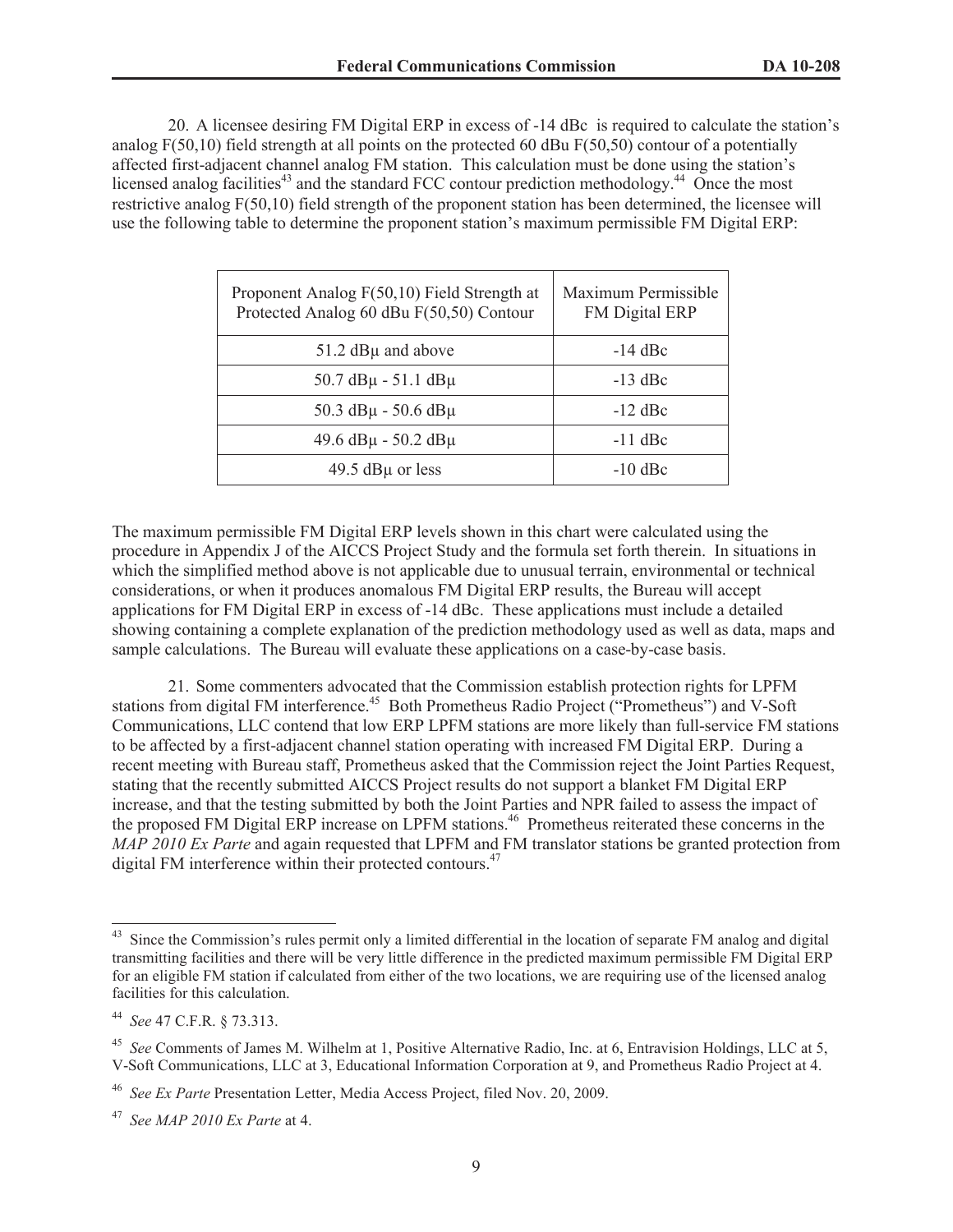22. As a general matter, adoption of these recommendations would constitute a dramatic change in LPFM licensing rules and the relationship between LPFM and full-service stations. Analog LPFM and FM translator stations are secondary services, and, as such, are not currently entitled to protection from existing full-service analog FM stations. Moreover, this digital audio broadcasting proceeding has not created any additional rights for these secondary services *vis a vis* digital hybrid operations by full-service stations. In addition, one aspect of secondary service licensing would make this change particularly problematic. In contrast to full-service stations, our technical rules permit LPFM stations to operate at locations at which they may receive interference from other stations. The ability to "accept" received interference is enormously beneficial to the LPFM service, providing greater flexibility in choosing transmitter sites and, in many instances, permitting the licensing of stations that would not be possible under full-service rules. Thus, to the extent that LPFM stations are operating at substandard spacings, it is generally the result of voluntary decisions by LPFM licensees to accept interference from nearby full-service stations. In these circumstances, it seems both unfair and at odds with secondary service licensing principles to deny a full-service station additional digital power based on the potential of increased interference to an LPFM station. In any event, only the Commission has the authority for such fundamental modifications in the digital protection scheme. Accordingly, we decline to establish new protection rights for secondary services from first-adjacent channel full-service analog FM stations commencing new or higher power digital operations within the narrow scope of this *Order*. Licensees will not be required to take into account nearby LPFM stations in calculating permissible digital power levels in excess of -14 dBc.

### **B. Digital/Analog Protection Standards**

23. We believe that our existing FM technical protection scheme has proven its efficacy and robustness over time. The analog FM predicted interference methodology promotes full spectrum utilization, permitting stations to maximize service within protected coverage areas while generating extremely few interference complaints. A digital-into-analog predicted interference methodology would provide similar benefits to broadcasters and listeners. The present record does not support the establishment of protection standards.<sup>48</sup> Such standards, however, are unnecessary in light of the digital power limits and interference dispute procedures adopted herein.<sup>49</sup> The Bureau anticipates that widespread implementation of FM Digital ERP increases will provide valuable coverage and interference data that will be useful in developing a prediction methodology. Neither the general 6 dB power increase nor the standards we adopt for additional FM Digital ERP is intended to prejudge future standard setting efforts. We are convinced that it is imperative for us to implement a power increase promptly and that the record establishes that the digital power limits set forth in this order will provide the necessary protection to analog FM stations. However, out of an abundance of caution, we are adopting interference remediation procedures, discussed below, to address instances of loss of analog service within a full-service FM station's protected contour.

### **C. Interference Protection and Complaint Remediation**

24. Our longstanding FM technical regulatory scheme is designed to protect the reception of analog FM signals within an area where those signals meet or exceed a specified minimum signal strength.<sup>50</sup> In the reserved band, for all classes of FM stations, this protected area is the area within the

<sup>48</sup> The *MAP 2010 Ex Parte* urges the Commission require each station that seeks a digital power increase to "document the potential for interference" to analog signals. Absent agreement on a predicted interference methodology, it is unclear to us how a station could "document" the potential for interference. We reject this proposal as unworkable and excessively burdensome on licensees seeking to increase digital power levels.

<sup>49</sup> The Commission's delegation of authority to the Bureau in the *Second Report and Order* does not appear to encompass the establishment of analog protection standards.

<sup>50</sup> *See First Report and Order*, 17 FCC Rcd at 19995.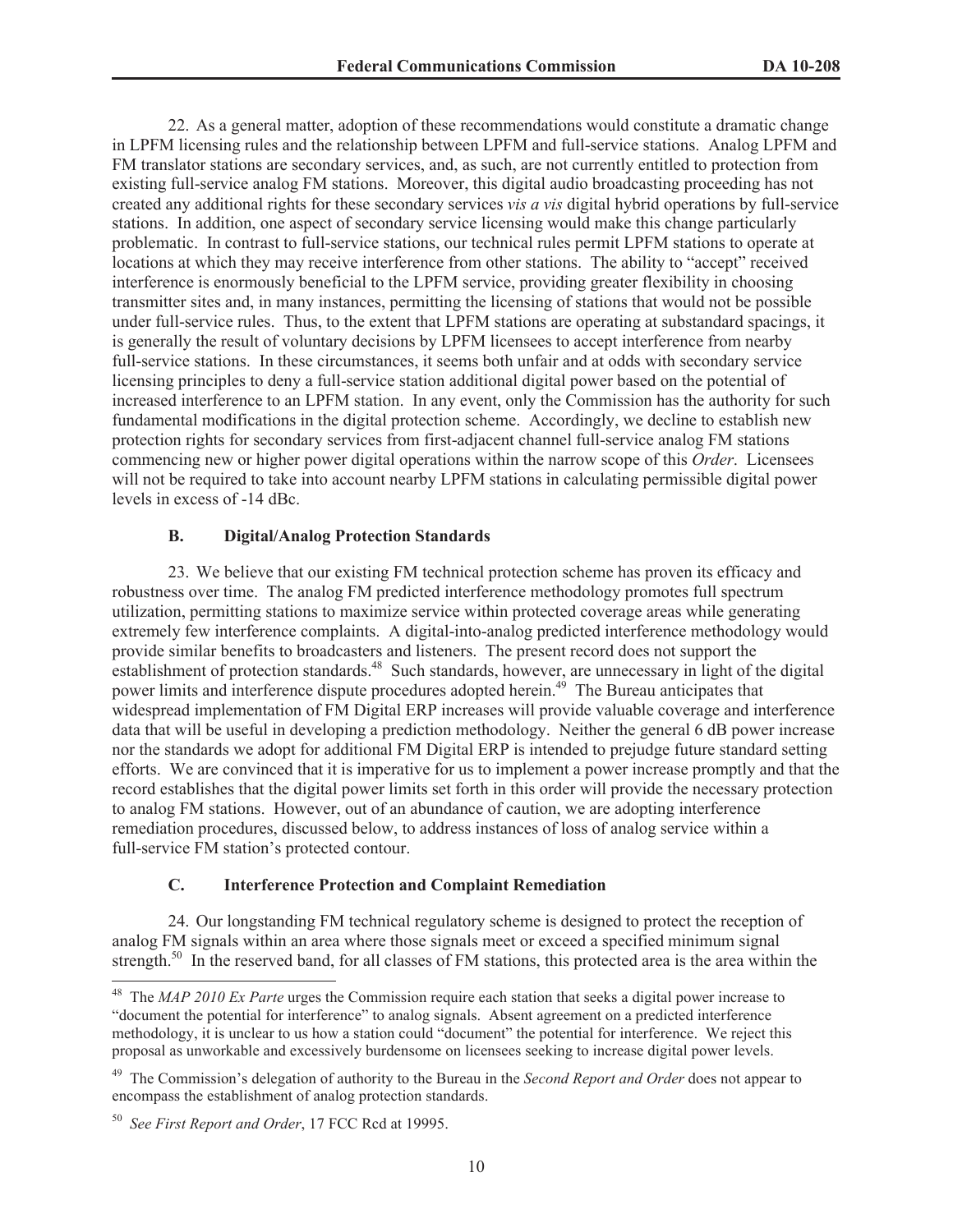predicted 60 dBµ F(50,50) field strength contour. In the non-reserved FM band, for Class A, C3, C2, C1, C0 and C stations, the predicted 60 dB $\mu$  F(50,50) field strength contour defines this area; for Class B1 and B stations, the predicted 57 dBµ F(50,50) and 54 dBµ F(50,50) field strength contours, respectively, define this area. The locations of all protected FM contours are predicted using the FM station's authorized facilities and the standard FCC contour prediction methodology.<sup>51</sup> This methodology does not ensure reception at every location within these protected contours, and treats interference outside these protected contours as not objectionable. Reception of an analog FM station outside the station's protected contour may be diminished or completely eliminated at any time by the addition of new or modified, rule-conforming analog FM stations.

25. In the *May 2009 Public Notice*, we asked if we should adopt explicit procedures to resolve digital-into-analog interference complaints. Twenty-four commenters responded affirmatively,<sup>52</sup> and offered suggestions on procedures that could be employed. Many commenters<sup>53</sup> expressed their belief that new interference protection standards for full-service analog FM stations should be adopted before any increase in FM Digital ERP is permitted, while others<sup>54</sup> stated that our current standards are adequate for protecting full-service analog FM operations from digital FM interference. Aaron Read suggested that the Commission permit negotiated agreements for interference resolution among affected parties. Henry Ruhwiedel recommended FM Digital ERP reduction and termination of digital operation to eliminate interference. Educational Information Corporation suggested creation of an FCC website for filing FM IBOC interference complaints. Klein Broadcast Engineering, L.L.C. and Talley Broadcasting Corporation urged the Commission to require advance notification of commencement of new or increased FM Digital ERP operation to potentially affected analog FM stations. Cohen, Dippell and Everist, P.C. recommended updating the FCC *Interference Handbook* to include information on the nature and effects of FM digital interference for consumers. Prometheus suggested that complaint-driven interference mitigation should include notification of an FM Digital ERP increase by the station licensee to all potentially affected analog stations.<sup>55</sup>

26. In the Agreement, iBiquity and NPR requested that the Commission adopt specific procedures to remediate harmful interference to full-service analog FM stations from any station increasing FM Digital ERP above the current -20 dBc level. We agree that adoption of explicit digital FM into analog FM interference resolution procedures for full-service FM stations must accompany this

<sup>54</sup> *See* Comments of iBiquity Digital Corporation at 8, Joint Commenters at 14, National Association of Broadcasters at 9.

<sup>55</sup> See *MAP 2010 Ex Parte* at 4.

<sup>51</sup> *See* 47 C.F.R. § 73.313.

<sup>52</sup> *See* Comments of John A. Buffaloe at 2, James M. Wilhelm at 1, Daniel Houg at 2, Simmons Media Group at 2, Creative Educational Media Corp., Inc. at 5, Positive Alternative Radio, Inc. at 6, Calvary Chapel of Twin Falls, Inc. at 6, Barry D. McLarnon at 2, Aaron Read at 2, Henry Ruhwiedel at 2, Wisconsin Public Radio at 2, Entravision Holdings, LLC at 5, V-Soft Communications, LLC at 3, Charles Keiler at 4, Cohen, Dippell and Everist, P.C. at 3; Leroy C. Granlund at 3, Mullaney Engineering, Inc. at 3, Educational Information Corporation at 9, Prometheus Radio Project at 4, Talley Broadcasting Corporation at 4, Press Communications, LLC at 4, Klein Broadcast Engineering, L.L.C. at 8, National Public Radio at 11, and Educational Media Foundation at 5.

<sup>53</sup> *See* Comments of John A. Buffaloe at 1, James M. Wilhelm at 1, Daniel Houg at 2, Simmons Media Group at 2, Creative Educational Media Corp., Inc. at 4, Positive Alternative Radio, Inc. at 5, Calvary Chapel of Twin Falls, Inc. at 5, Barry D. McLarnon at 2, Aaron Read at 1, Henry Ruhwiedel at 2, Wisconsin Public Radio at 2, Entravision Holdings, LLC at 5, V-Soft Communications, LLC at 3, Charles Keiler at 3, Cavell, Mertz & Associates, Inc. at 2, Cohen, Dippell and Everist, P.C. at 2; Leroy C. Granlund at 3, Mullaney Engineering, Inc. at 3, Educational Information Corporation at 8, Prometheus Radio Project at 4, Talley Broadcasting Corporation at 3, Press Communications, LLC at 4, Klein Broadcast Engineering, L.L.C. at 8, National Public Radio at 11, and Educational Media Foundation at 5.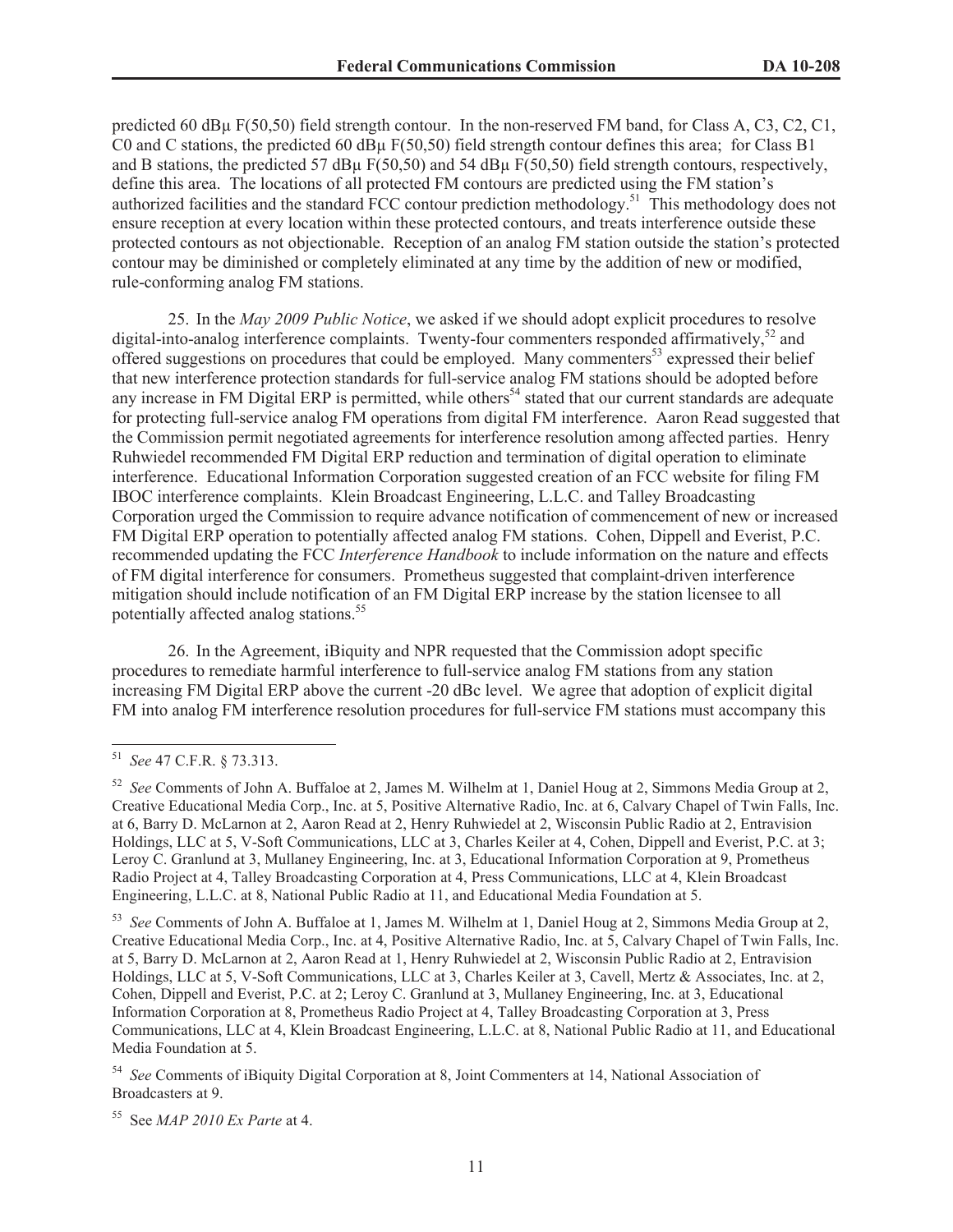FM Digital ERP increase and we herein adopt the procedures specified in the Agreement with only one modification that is discussed below. For the reasons discussed earlier, as secondary services, LPFM and FM translator stations are not eligible for the interference remediation procedures that we are adopting herein.

27. If a full-service analog FM station is receiving verifiable listener complaints of interference within its protected contour from FM digital facilities operating with FM Digital ERP in excess of -20 dBc, the licensee of the affected analog FM station must contact the licensee of the station operating the FM digital facilities. We will require the stations to work cooperatively to confirm the instances of interference and to attempt to eliminate the interference using voluntary tiered FM Digital ERP reductions. If the stations resolve the interference by voluntarily reduction of FM Digital ERP, then the licensee operating the digital facilities must maintain its FM Digital ERP at the jointly agreed upon reduced level, and notify the Commission electronically of its reduced FM Digital ERP value.

28. If the stations fail to reach agreement on appropriate interference remediation measures, the licensee of the affected analog FM station may file an interference complaint with the Bureau. The Agreement specified that a minimum of three interference reports should be required for an affected analog station to file an interference complaint with the Commission. Due to the effects of varying terrain, tall buildings and other FM stations throughout many FM stations coverage areas, we believe that this number should be increased. Thus, in order to be considered by the Bureau, the complaint must contain at least six reports of ongoing (rather than transitory) objectionable interference. For each report of interference, the affected FM licensee must submit a map showing the location of the reported interference and a detailed description of the nature and extent of the interference being experienced at that location. Interference reports at locations outside a station's protected analog contour will not be considered. The complaint must also contain a complete description of the tests and equipment used to identify the alleged interference and the scope of the unsuccessful efforts to resolve the interference.

29. The Bureau staff will review each FM digital interference complaint and order appropriate action by the licensee of the interfering FM digital facilities within 90 days of the date on which a complete and sufficient complaint has been filed. As set forth in the Agreement, if the Bureau fails to act within the allowable 90-day period, the interfering station must immediately reduce its FM Digital ERP. Stations operating with FM Digital ERP in excess of -14 dBc must immediately reduce FM Digital ERP to -14 dBc. If ongoing complaints of objectionable interference from the FM digital facilities persist, the Bureau may require subsequent 3 dB reductions in FM Digital ERP to -17 dBc and -20 dBc, respectively, until it acts on the pending interference complaint. Stations operating with FM Digital ERP of -14 dBc or less must immediately reduce FM Digital ERP to -17 dBc. If interference complaints persist after this initial reduction, the Bureau will order the station to reduce FM Digital ERP to the currently permitted maximum of -20 dBc and require it to remain at that level until the Bureau acts on the pending FM digital interference complaint.

30. We believe that the FM Digital ERP increase and the FM digital interference remediation procedures that we are adopting will not result in numerous or non-resolvable cases of objectionable interference to analog FM stations. Nonetheless, if implementation of the adopted increases in FM Digital ERP results in a widespread level of interference to existing analog FM stations that we deem unacceptable, we will promptly revisit the maximum permissible FM Digital ERP values in the future.<sup>56</sup>

<sup>56</sup> The *MAP 2010 Ex Parte* request to first resolve the public interest obligations of digital radio licensees is both beyond the scope of this proceeding and seeks action which exceeds the Bureau's delegated authority.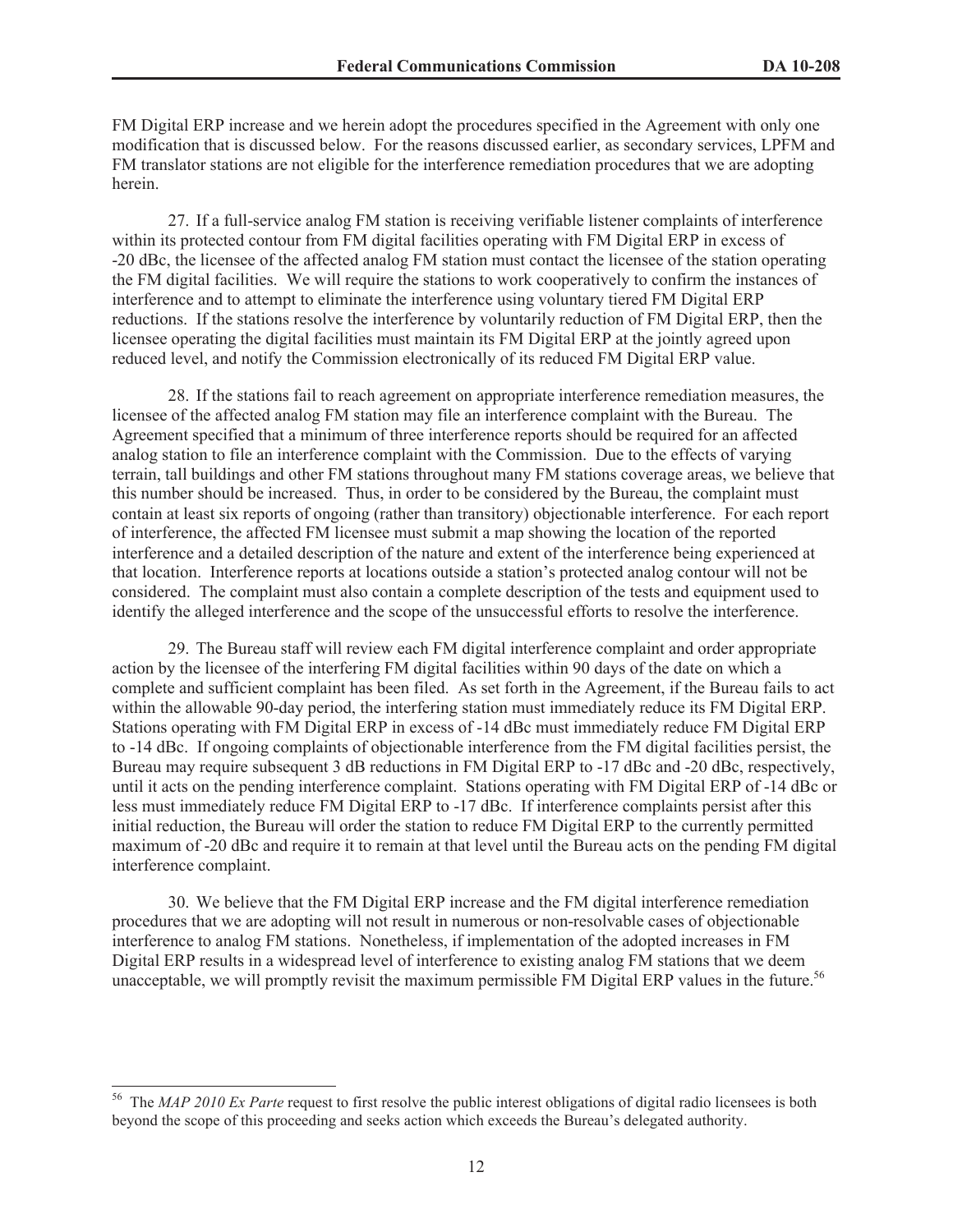# **IV. PROCEDURAL MATTERS**

## **Final Regulatory Flexibility Act Analysis**

31. The Final Regulatory Flexibility Analysis is attached to this *Order* as Appendix D.

# **Final Paperwork Reduction Act Analysis.**

32. This *Order* adopts a new or revised information collection requirement(s) subject to the Paperwork Reduction Act of 1995 ("PRA"), Public Law 104-13 (44 U.S.C. 3501-3520). The requirement will be submitted to the Office of Management and Budget ("OMB") for review under Section 3507 of the PRA. The Commission will publish a separate notice in the Federal Register inviting comment on the new or revised information collection requirement(s) adopted in this document. The requirement(s) will not go into effect until OMB has approved it and the Commission has published a notice announcing the effective date of the information collection requirement(s). In addition, we note that pursuant to the Small Business Paperwork Relief Act of 2002, Public Law 107-198, see 44 U.S.C. 3506(c)(4), we previously sought specific comment on how the Commission might "further reduce the information collection burden for small business concerns with fewer than 25 employees." We find that the modified information collection requirements must apply fully to small entities (as well as to others) to ensure compliance with our FM rules, as described in the Report and Order.

# **A. Congressional Review Act.**

33. The Commission will send a copy of this *Order* in a report to be sent to Congress and the Government Accountability Office, pursuant to the Congressional Review Act.

# **B. Additional Information.**

34. For additional information on this proceeding, contact Peter H. Doyle, Peter.Doyle@fcc.gov, or Susan N. Crawford, Susan.Crawford@fcc.gov, of the Media Bureau, (202) 418-2700.

## **V. ORDERING CLAUSES**

35. Accordingly, IT IS ORDERED that pursuant to the authority contained in Sections 1, 4(i), 301, 302, 303, 307, 308, 309, 319, and 324 of the Communications Act of 1934, as amended, 47 U.S.C §§ 151, 154(i), 301, 302, 303, 307, 308, 309, 319, and 324, as well as the authority delegated to the Media Bureau by the Commission in the *Second Report and Order* in this proceeding, this *Order* and the rule modifications attached hereto as Appendix C ARE ADOPTED, effective upon the later of: (a) thirty  $(30)$ days after publication of the text or a summary thereof in the Federal Register; or (b) announcement in the Federal Register of OMB approval of those rules and requirements involving PRA burdens.

36. IT IS FURTHER ORDERED the Joint Parties Request IS GRANTED TO THE EXTENT INDICATED HEREIN and OTHERWISE DENIED.

FEDERAL COMMUNICATIONS COMMISSION

William T. Lake, Chief Media Bureau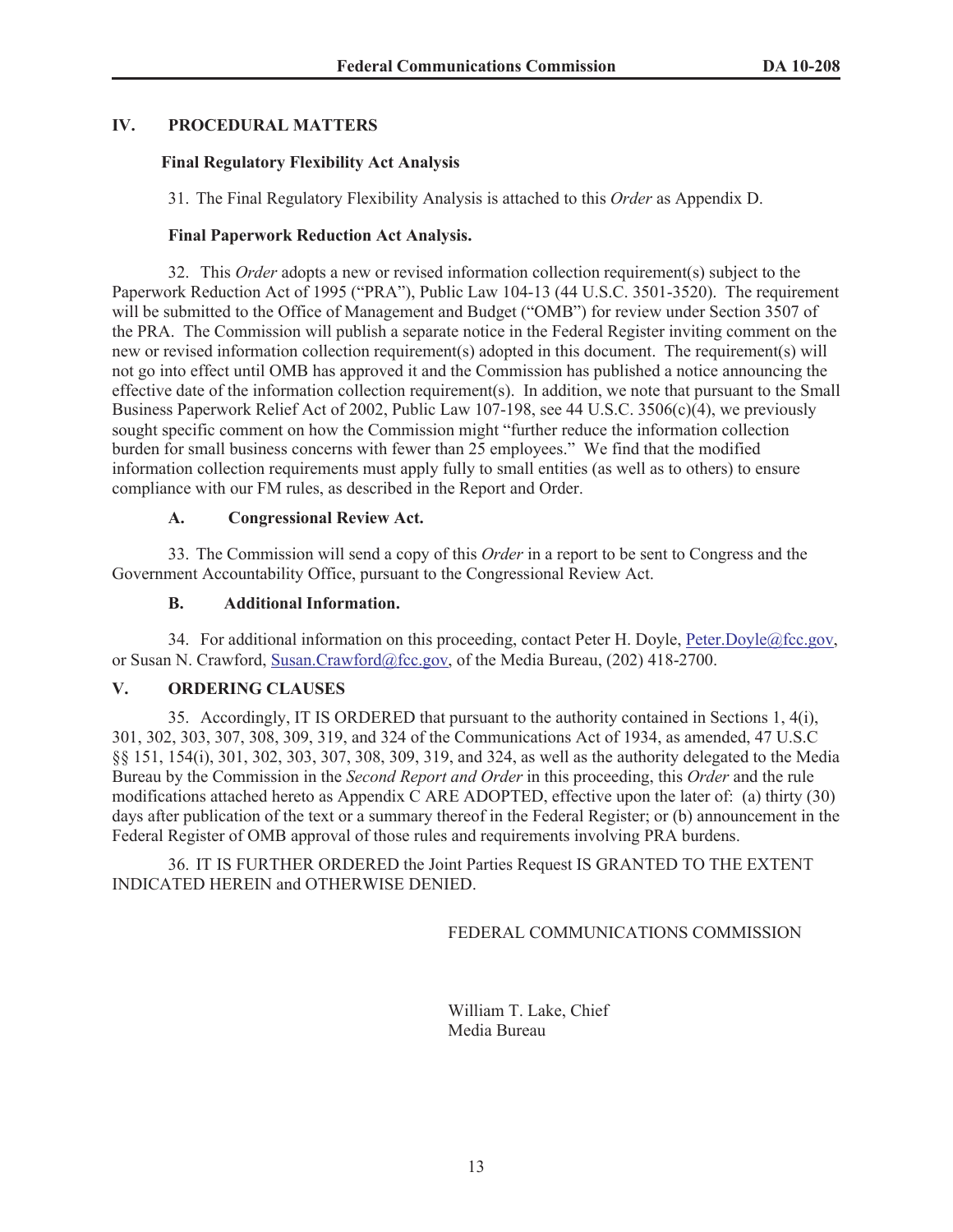# **APPENDIX A**

### **List of Commenters and Reply Commenters to October 23, 2008,** *Public Notice*

Educational Information Corporation National Association of Broadcasters Cohen, Dippell and Everist, P.C. Prometheus Radio Project National Federation of Community Broadcasters New America Foundation iBiquity Digital Corporation Backyard Broadcasting, LLC Beasley Broadcast Group, Inc. Black Crow Media Group, L.L.C. Bonneville International Corp. Broadcast Electronics, Inc. CBS Radio Inc. Clear Channel Communications, Inc. Commonwealth Broadcasting Corporation Commonwealth Public Broadcasting Corporation Continental Electronics Corp. Cox Radio, Inc. Emmis Communications Corporation Entercom Communications Corp. Greater Media, Inc. Harris Corporation Journal Broadcast Corporation Lincoln Financial Media Company Nassau Broadcasting Partners, L.P. Nautel Maine Inc. NRG Media, LLC Sacred Heart University, Inc. Rhode Island Public Radio Marshfield Broadcasting Company, Inc. (WATD-FM) Nevada City Community Broadcast Group, Inc. Augusta Radio Fellowship Institute, Inc. Paul Dean Ford, P.E. Houston Christian Broadcasters, Inc. International Association of Audio Information Services National Public Radio, Inc. Communication Center of Minnesota State Services for the Blind Talley Broadcasting Corporation Association of Public Radio Engineers, Inc. National Translator Association Consumer Electronics Association Stephen Shultis WNYC Radio Brown Broadcasting Service, Inc. Mark D. Humphrey The Livingston Radio, Co. (WHMI-FM) Educational Media Foundation Mullaney Engineering, Inc. Charles Keiler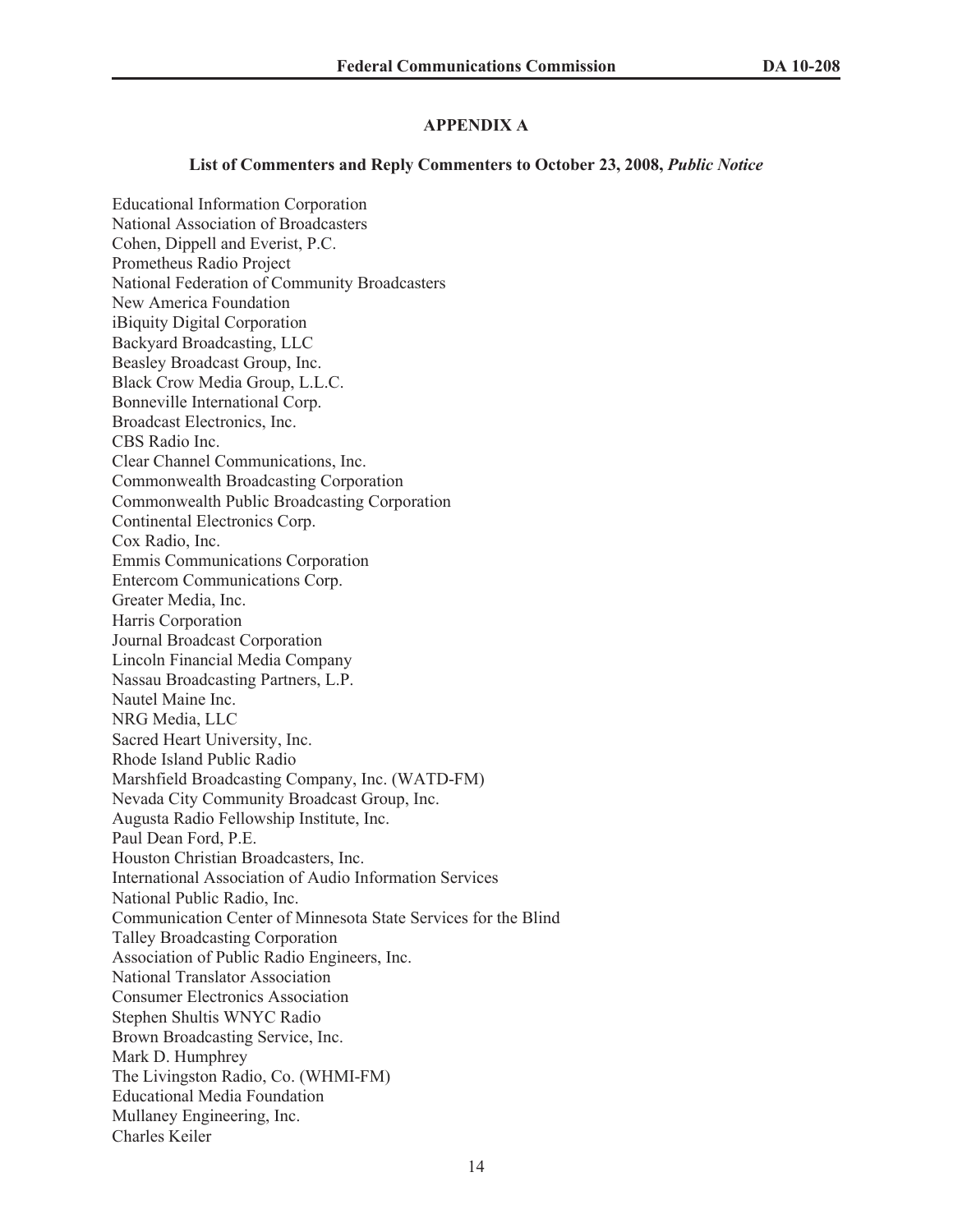Minnesota Public Radio The Moody Bible Institute of Chicago BMW of North America Mt. Wilson FM Broadcasters, Inc. Ford Motor Company Paul S. Lotsof Lehigh Valley Community Broadcasters Association (WDIY-FM) Julian H. Booker Jonathan E. Hardis WOLF Radio, Inc. Douglas L. Vernier, V-Soft Communications LLC Edgar C. Reihl, P.E. Leigh Robartes Radio Training Network, Inc. Hampton Roads Educational Brian Kirby Robert M. Fiocchi Jeff Johnson Bernard Wise Carlson Communications, International Brian J. Henry John W. Haralson William Cordell Seton Hall University (WSOU-FM) Simmons Media Group, LLC Mars Hill Broadcating Co., Inc. Barry D. McLarnon H. Donald Messer Aaron Read James S. Bumpous Tim Houser Robert D. Young, Jr. Ann Lynch Chris Kantack Brian Gregory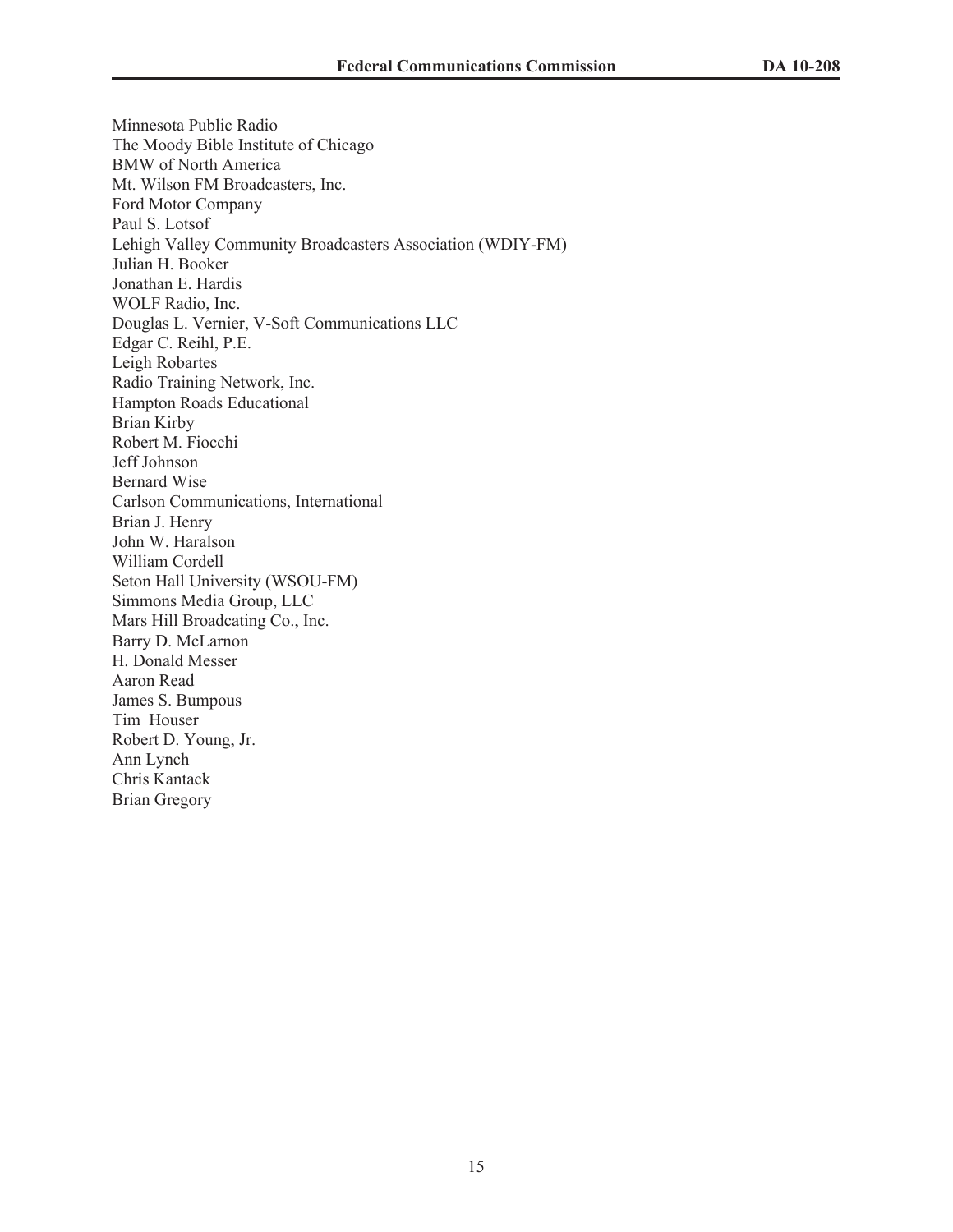### **APPENDIX B**

### **List of Commenters and Reply Commenters to May 22, 2009,** *Public Notice*

Jonathan E. Hardis Brown Broadcasting Service, Inc. Givens and Bell, Inc. Robert R. Hawkins Barry D. McLarnon iBiquity Digital Corporation Prometheus Radio Project Backyard Broadcasting, LLC Beasley Broadcast Group, Inc. Black Crow Media Group, L.L.C. Bonneville International Corp. Broadcast Electronics, Inc. Broadcaster Traffic Consortium LLC CBS Radio Inc. Clear Channel Communications, Inc. Commonwealth Broadcasting Corporation Continental Electronics Corp. Cox Radio, Inc. Emmis Communications Corporation Entercom Communications Corp. Greater Media, Inc. Harris Corporation Journal Broadcast Corporation Lincoln Financial Media Company Nassau Broadcasting Partners, L.P. Nautel Maine Inc. NRG Media, LLC Sacred Heart University, Inc. Good Shepherd Radio Incorporated National Association of Broadcasters Michael Gehring Rhode Island Public Radio WFCR, Amherst, Massachusetts Press Communications, LLC National Public Radio, Inc. Educational Information Corporation (WCPE) Edward Czelada Edgar C. Reihl, P.E. James K. Davis Leroy C. Granlund Brian Gregory James M. Wilhelm V-Soft Communications, LLC American University (WAMU) Public Radio Regional Organizations Charles River Broadcasting Company, a subsidiary of Greater Media Inc. (WKLB-FM) Educational Media Foundation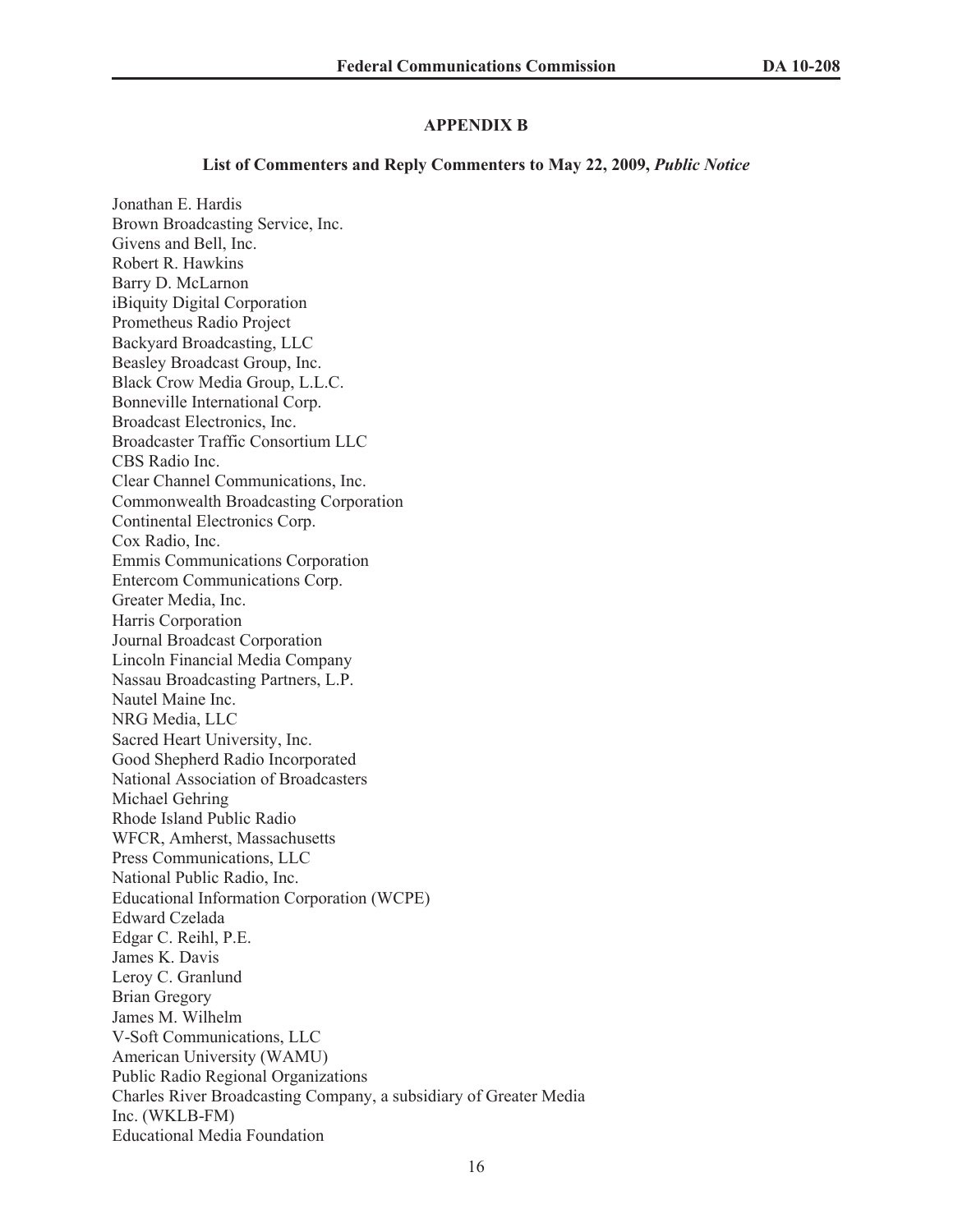Cohen, Dippell and Everist, P.C. Klein Broadcast Engineering, L.L.C. Talley Broadcasting Corporation American Public Media Group Mullaney Engineering, Inc. Cavell, Mertz & Associates, Inc. Charles Keiler WUKY Public Radio Entravision Holdings, LLC Seton Hall University (WSOU-FM) University Station Alliance (Craig Beeby) James W. Anderson Wisconsin Public Radio Henry Ruhwiedel Delmarva Broadcasting Company Aaron Read Positive Alternative Radio, Inc. Creative Educational Media Corp., Inc. Calvary Chapel of Twin Falls, Inc. Brian J. Kirby The Livingston Radio Co. (WHMI) Daniel Houg G. Craig Hanson, Simmons Media Group, LLC Steven Glenn Daniel Roy H Fisk Kevin Redding John A. Buffaloe Gregory Smith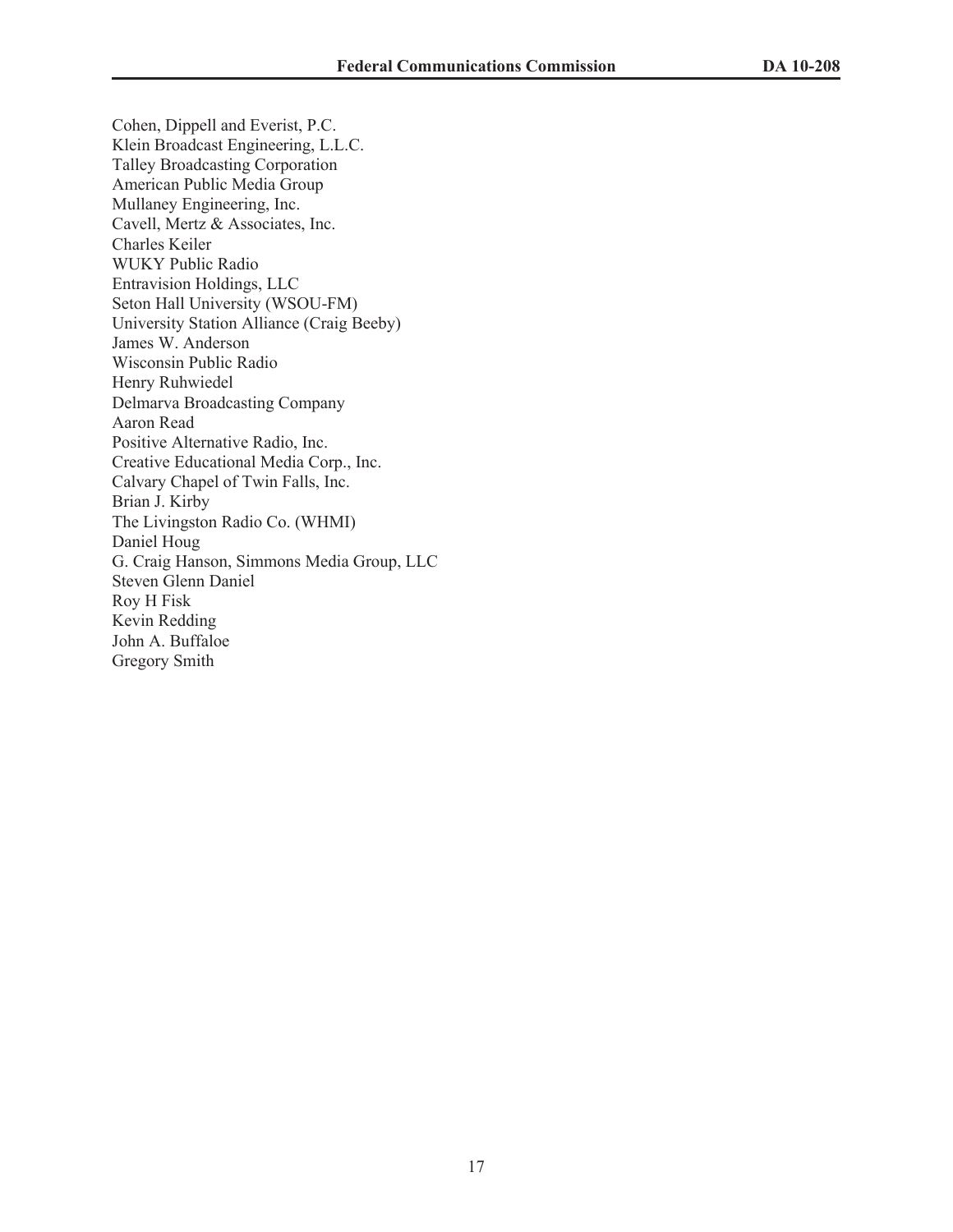# **APPENDIX C**

# **Final Rule Changes**

# **Part 73 of the Code of Federal Regulations is amended as follows:**

# PART 73 – RADIO BROADCAST SERVICES

# **1. Section 73.404 is amended by revising paragraphs (a) and (e) as follows:**

# **§ 73.404 Interim Hybrid IBOC DAB Operation.**

(a) The licensee of an AM or FM station, or the permittee of a new AM or FM station which has commenced program test operation pursuant to § 73.1620, may commence interim hybrid IBOC DAB operation with digital facilities which conform to the technical specifications specified for hybrid DAB operation in the *First Report and Order* in MM Docket No. 99-325, **as revised in the Media Bureau's subsequent** *Order* **in MM Docket No. 99-325. FM stations are permitted to operate with hybrid digital effective radiated power equal to one percent (-20 decibels below carrier (dBc)) of authorized analog effective radiated power and may operate with up to ten percent (-10 dBc) of authorized analog effective radiated power in accordance with the procedures set forth in the Media Bureau's** *Order* **in MM Docket No 99-325. An** AM **or** FM station may transmit IBOC signals during all hours for which the station is licensed to broadcast.

\* \* \* \* \*

(e) \* \* \* \* \*

(5) **FM digital effective radiated power used and** certification that the FM analog effective radiated power remains as authorized;

\* \* \* \* \*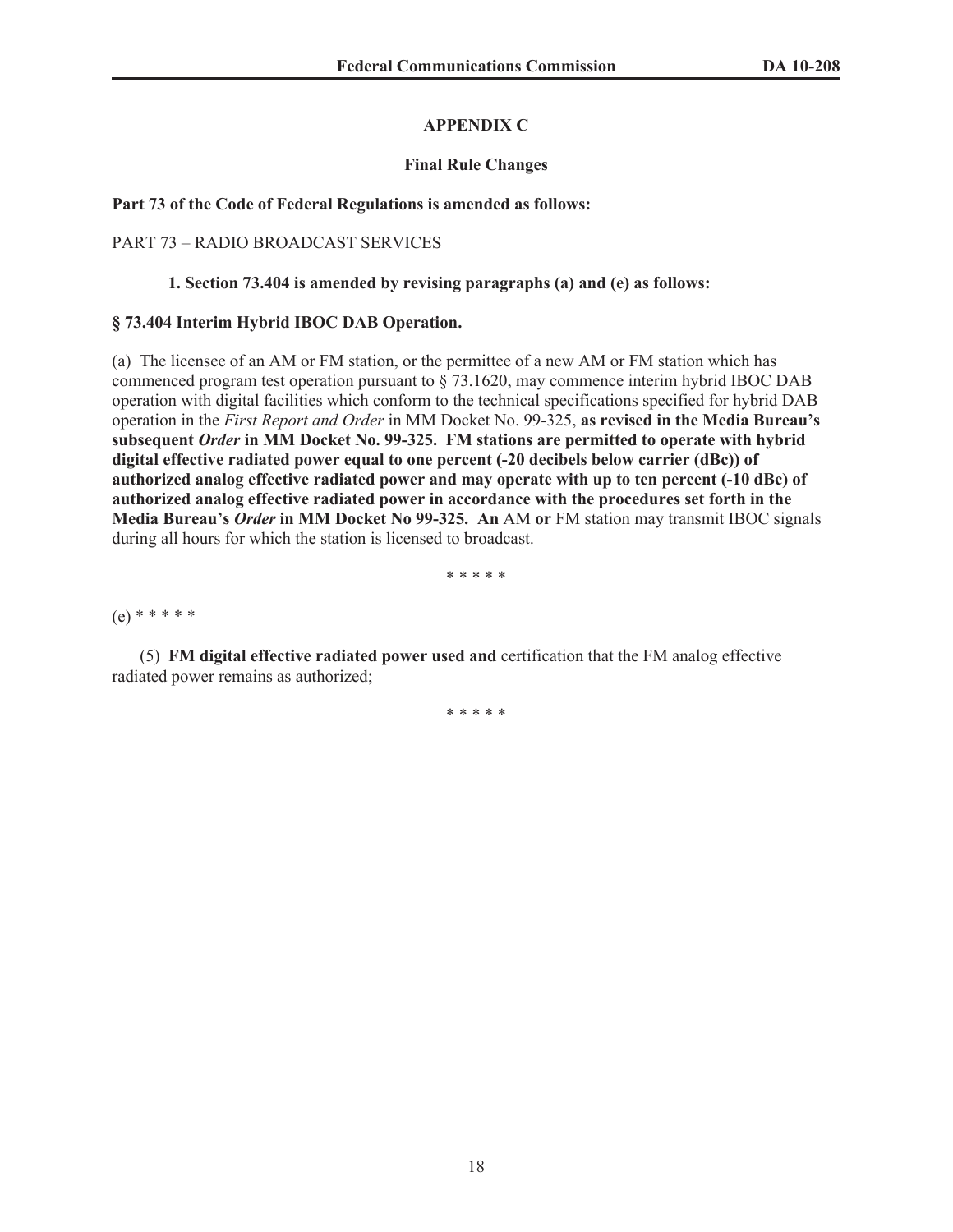### **APPENDIX D**

### **Final Regulatory Flexibility Act Analysis**

1. As required by the Regulatory Flexibility Act ("RFA"),<sup>1</sup> as amended, an Initial Regulatory Flexibility Analysis ("IRFA") was incorporated in the FM Digital Power Increase and Associated Technical Studies Notice of Proposed Rules,<sup>2</sup> in this proceeding. The Commission sought written public comment on the proposals in the Notice of Proposed Rules section, including comment on the IRFA. The Commission received no comments specifically on the IRFA. This Final Regulatory Flexibility Analysis ("FRFA") conforms to the RFA.

## **A. Need For and Objectives of the Proposed Rules:**

2. The Commission's current rules limit the maximum permissible digital effective radiated power for FM stations ("FM Digital ERP") to 1 percent of a station's authorized analog effective radiated power ("Analog ERP) (20 decibels below carrier (-20 dBc)). Operating pursuant to that limitation, many stations have observed deficiencies in their digital signal coverage as compared to the coverage of their analog signal, particularly with regard to portable and indoor listening. A group consisting of 18 broadcasters that operate over 1200 commercial and noncommercial educational ("NCE") FM radio stations throughout the United States and the 4 largest manufacturers of broadcast transmission equipment, collectively identifying themselves as the "Joint Parties," filed with the Commission a request that the maximum permissible FM Digital ERP be increased to 10 percent of a station's authorized Analog ERP (-10 dBc) to allow stations to improve their digital coverage ("Joint Parties' Request"). Filed concurrently with and in support of the Joint Parties' Request was a technical report on the proposed increase, prepared by iBiquity Digital Corporation ("iBiquity"). National Public Radio ("NPR") subsequently submitted its Corporation for Public Broadcasting ("CPB")-supported research on FM digital radio coverage and interference at higher power levels and expressed its opposition to the Joint Parties' Request, citing interference concerns. The Media Bureau ("Bureau") issued a public notice seeking comment on the Joint Parties' Request and the iBiquity and NPR technical studies.<sup>3</sup>

3. NPR subsequently announced that it would complete additional studies on FM DAB at higher power levels, which it stated would be released in September 2009. The Bureau thereafter issued a second public notice in which it specifically asked whether an increase in maximum authorized FM digital operating power is warranted, and whether it should defer consideration of a power increase until completion of and comment on the further NPR studies.<sup>4</sup> In response, the majority of commenters stated that improvements to FM digital coverage are necessary for the successful consumer adoption of FM DAB technology. Some commenters stated, however, that the Bureau should delay any increase until completion of and comment on the further NPR studies, in order to ensure that higher-powered digital operation does not cause unacceptable interference to first adjacent analog stations.

4. On November 4, 2009, NPR submitted the results of its additional FM Digital ERP increase studies, "Report to the FCC on the Advanced IBOC Coverage and Compatibility Study" ("AICCS Project Report"), to the Commission. Based on its AICCS Project Report findings, NPR concluded that a blanket

<sup>1</sup> *See* 5 U.S.C. § 603. The RFA, *see* 5 U.S.C. § 601 *et seq*., has been amended by the Contract With America Advancement Act of 1996, Pub. L. No. 104-121, 110 Stat. 847 (1996) (CWAAA). Title II of the CWAAA is the Small Business Regulatory Enforcement Fairness Act of 1996 (SBREFA).

<sup>&</sup>lt;sup>2</sup> 74 FR 27985, June 12, 2009.

<sup>3</sup> *Comment Sought on Joint Parties Request for FM Digital Power Increase and Associated Technical Studies*, Public Notice, DA 08-2340 (MB rel. Oct. 23, 2008).

<sup>4</sup> *Comment Sought on Specific Issues Regarding Joint Parties' Request for FM Digital Power Increase and Associated Technical Studies,* Public Notice, 24 FCC Rcd (MB 2009) (DA 09-1127).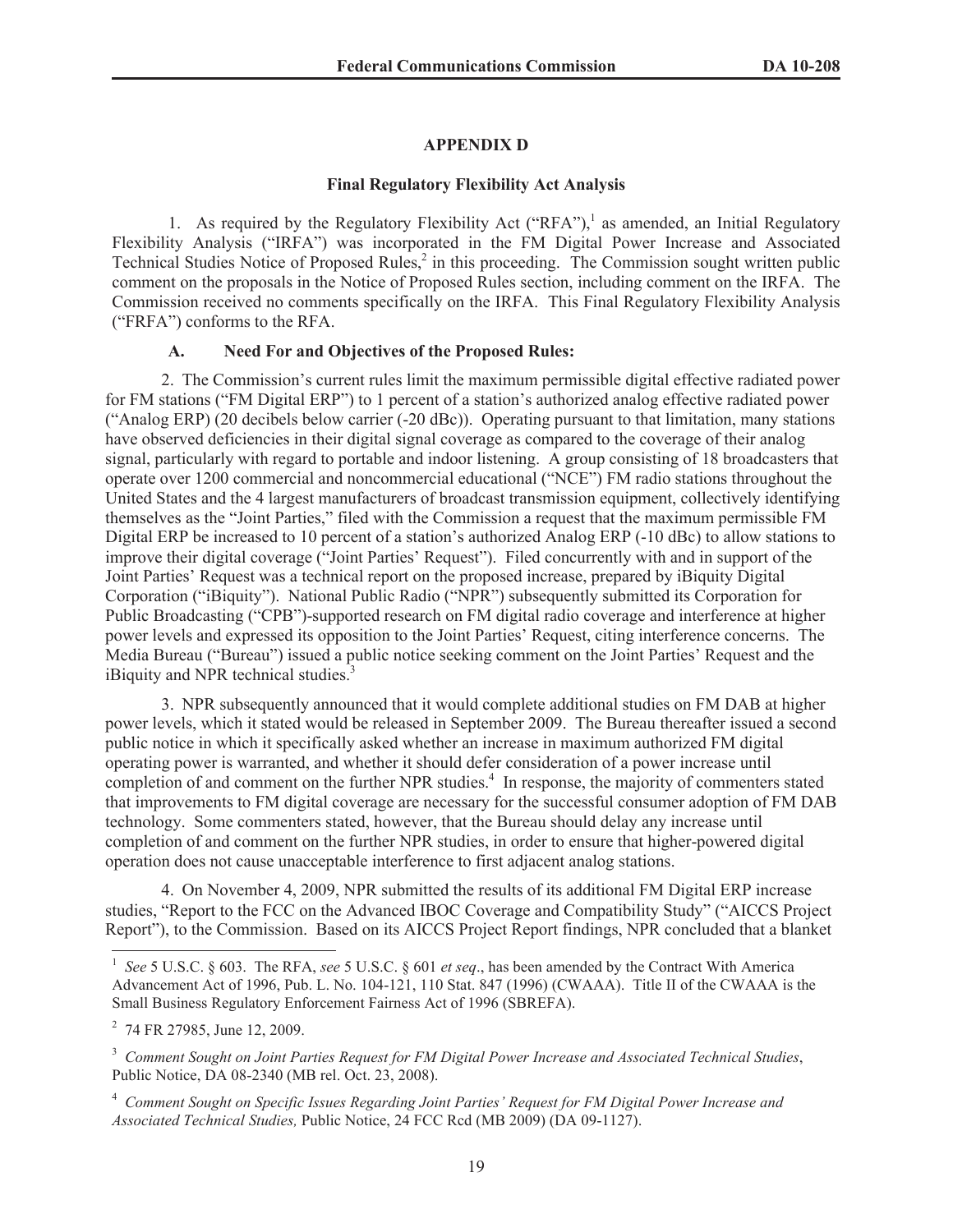6 dB increase in FM Digital ERP (from -20 dBc to -14 dBc) was acceptable for most FM stations, and that using a formula it developed based on its testing, certain FM stations could increase FM Digital ERP up to a maximum of 10 dB (from -20 dBc to -10 dBc).

5. Based on the results of the AICCS Project Report and the five years of generally interference-free FM hybrid digital operations by approximately 1500 stations, the *Order* adopts rule changes to allow eligible authorized FM stations to commence operation of FM digital facilities with operating power up to -14 dBc upon notice to the Commission (licensees of a super-powered FM station must file an informal request for *any* increase in the station's FM Digital ERP). The rule changes will further allow licensees to submit an application to the Media Bureau, in the form of an informal request, for any increase in FM Digital ERP beyond 6 dB. Licensees submitting such a request must use a simplified method set forth in the *Order* to determine the proponent station's maximum permissible FM Digital ERP. In situations where the simplified method is not applicable due to unusual terrain or other environmental or technical considerations or when it produces anomalous FM Digital ERP results, the Bureau will accept applications for FM Digital ERP in excess of -14 dBc. Such an application must be accompanied by a detailed showing containing a complete explanation of the prediction methodology used as well as data, maps and sample calculations. The Media Bureau will evaluate these applications on a case-by-case basis. Finally, the *Order* implements interference mitigation and remediation procedures to resolve promptly allegations of digital interference to an authorized FM analog facility resulting from an FM Digital ERP power increase undertaken pursuant to the procedures adopted in the *Order*. Specifically, if an analog FM station is receiving verifiable listener complaints of interference within its protected contour from FM digital facilities operating with FM Digital ERP in excess of -20 dBc, the licensee of the affected analog FM station must contact the licensee of the station operating the FM digital facilities. Stations are required to work cooperatively to confirm the instances of interference. If the stations fail to reach agreement on appropriate interference remediation measures, the licensee of the affected analog FM station may file an interference complaint with the Bureau.

6. The rule changes adopted in the *Order* balance the pressing need for improved FM digital coverage with the continued need to limit interference to first-adjacent analog stations. The rules will allow an FM station's digital signal to more closely approximate the coverage of their analog signal, improving service to listeners, and provide a detailed mechanism for resolving interference complaints, thus providing regulatory certainty as this relatively new service continues to develop.

## **B. Summary of Significant Issues Raised by Public Comments in Response to the IRFA:**

7. In the IRFA, the Bureau sought comment regarding how small entities would be affected if the Commission were to adopt an increase in maximum digital operating power, whether such adoption could result in the disparate treatment of small entities with limited financial and/or technical resources, and any information on alternative approaches to alleviate any potential burdens on small entities. The Commission received no comments specifically in response to the IRFA.

# **C. Description and Estimate of the Number of Small Entities to Which the Proposed Rules Will Apply:**

8. The RFA directs the Commission to provide a description of and, where feasible, an estimate of the number of small entities that will be affected by the proposed rules.<sup>5</sup> The RFA generally defines the term "small entity" as encompassing the terms "small business," "small organization," and "small governmental entity."<sup>6</sup> In addition, the term "small business" has the same meaning as the term "small

 $5$  5 U.S.C. § 603(b)(3).

 $6\,$  5 U.S.C. § 601(6).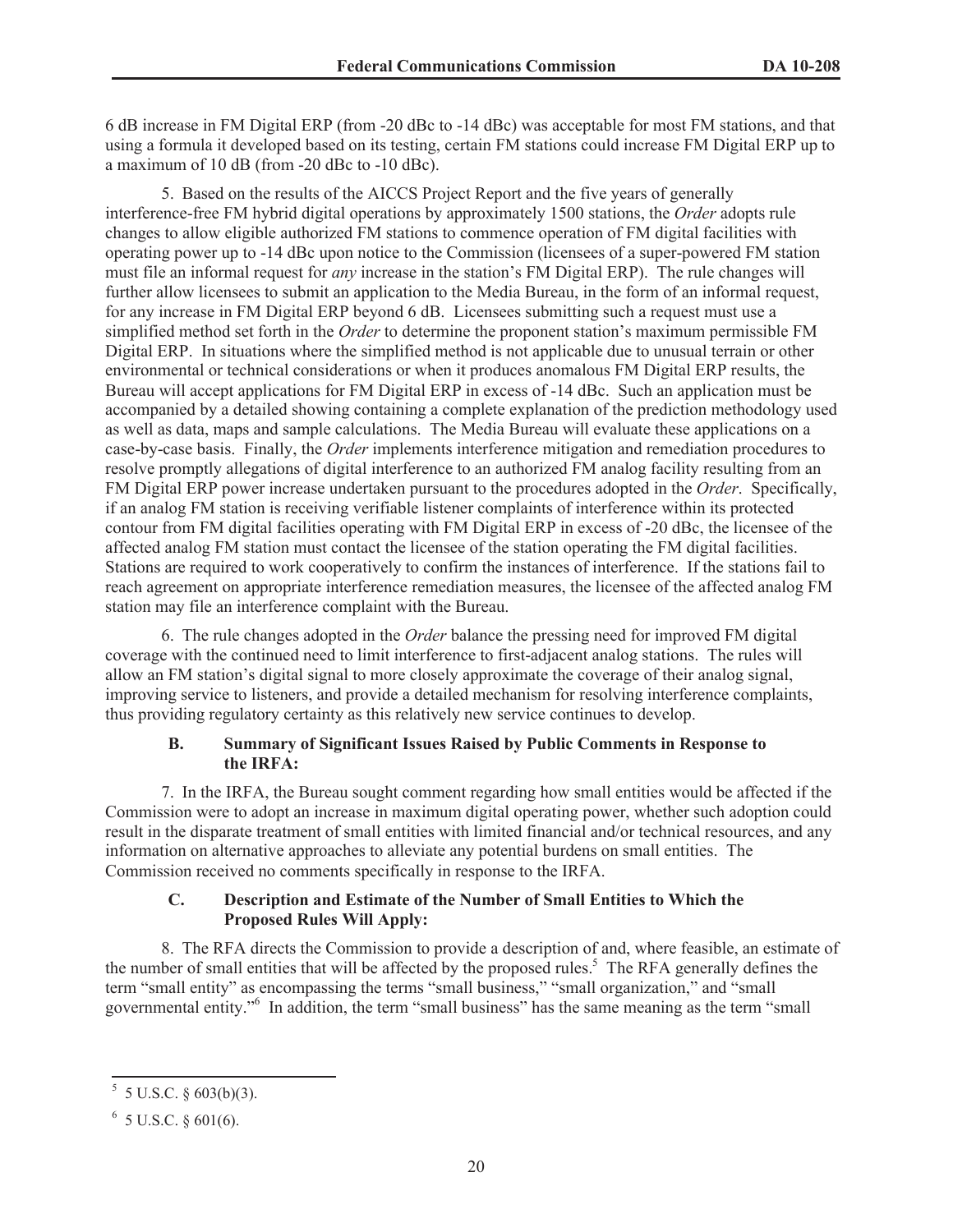business concern" under the Small Business Act.<sup>7</sup> A small business concern is one which: (1) is independently owned and operated; (2) is not dominant in its field of operation; and (3) satisfies any additional criteria established by the Small Business Administration ("SBA").<sup>8</sup> The proposed rules and policies potentially will apply to all FM radio broadcasting licensees and potential licensees.

9. The SBA defines a radio broadcasting station that has \$7 million or less in annual receipts as a small business.<sup>9</sup> A radio broadcasting station is an establishment primarily engaged in broadcasting aural programs by radio to the public.<sup>10</sup> Included in this industry are commercial, religious, educational, and other radio stations.<sup>11</sup> Radio broadcasting stations which primarily are engaged in radio broadcasting and which produce radio program materials are similarly included.<sup>12</sup> According to Commission staff review of the BIA Financial Network, Inc. Media Access Radio Analyzer Database as of February 19, 2009, about 10,600 (96 percent) of 11,050 commercial radio stations in the United States have revenues of \$7 million or less. We note that many radio stations are affiliated with much larger corporations having much higher revenue. Our estimate, therefore, likely overstates the number of small entities that might be affected by our action.

## **D. Description of Projected Reporting, Recordkeeping and Other Compliance Requirements:**

10. The increase of FM Digital ERP as authorized in the *Order* is at the option of the licensee. As noted above, a broadcast licensee may opt not to increase its power and will thus incur no costs. To the extent that a licensee chooses to increase its digital operating power, the associated burdens and costs depend on the nature of the increase. The rule changes will allow eligible authorized FM stations to commence operation of FM digital facilities with operating power up to -14 dBc upon notice to the Commission. The rule changes will further allow licensees to submit an application to the Media Bureau, in the form of an informal request, for any increase in FM Digital ERP beyond 6 dB (or, in the case of super-powered stations, any increase in its Digital ERP). Licensees submitting such a request must use a simplified method set forth in the *Order* to determine the proponent station's maximum permissible FM Digital ERP. In situations where the simplified method is not applicable due to unusual terrain or other environmental or technical considerations or when it produces anomalous FM Digital ERP results, the Bureau will accept applications for FM Digital ERP in excess of -14 dBc on a case-by-case basis when accompanied by a detailed showing containing a complete explanation of the prediction methodology used as well as data, maps and sample calculations.

## **E. Steps Taken to Minimize Significant Impact on Small Entities, and Significant Alternatives Considered:**

11. The RFA requires an agency to describe any significant alternatives that it has considered in reaching its proposed approach, which may include the following four alternatives (among others): (1) the establishment of differing compliance or reporting requirements or timetables that take into account the resources available to small entities; (2) the clarification, consolidation, or simplification of compliance or

<sup>12</sup> *Id*.

 $7\,$  5 U.S.C. § 601(3) (incorporating by reference the definition of "small business concern" in the Small Business Act, 15 U.S.C. § 632). Pursuant to 5 U.S.C. § 601(3), the statutory definition of a small business applies "unless an agency, after consultation with the Office of Advocacy of the Small Business Administration and after opportunity for public comment, establishes one or more definitions of such term which are appropriate to the activities of the agency and publishes such definition(s) in the Federal Register."

 $8$  15 U.S.C. § 632.

<sup>9</sup> *See* 13 C.F.R. 121.201, NAICS Code 515112 (changed from 513112 in October 2002).

<sup>10</sup> *Id*.

<sup>11</sup> *Id*.